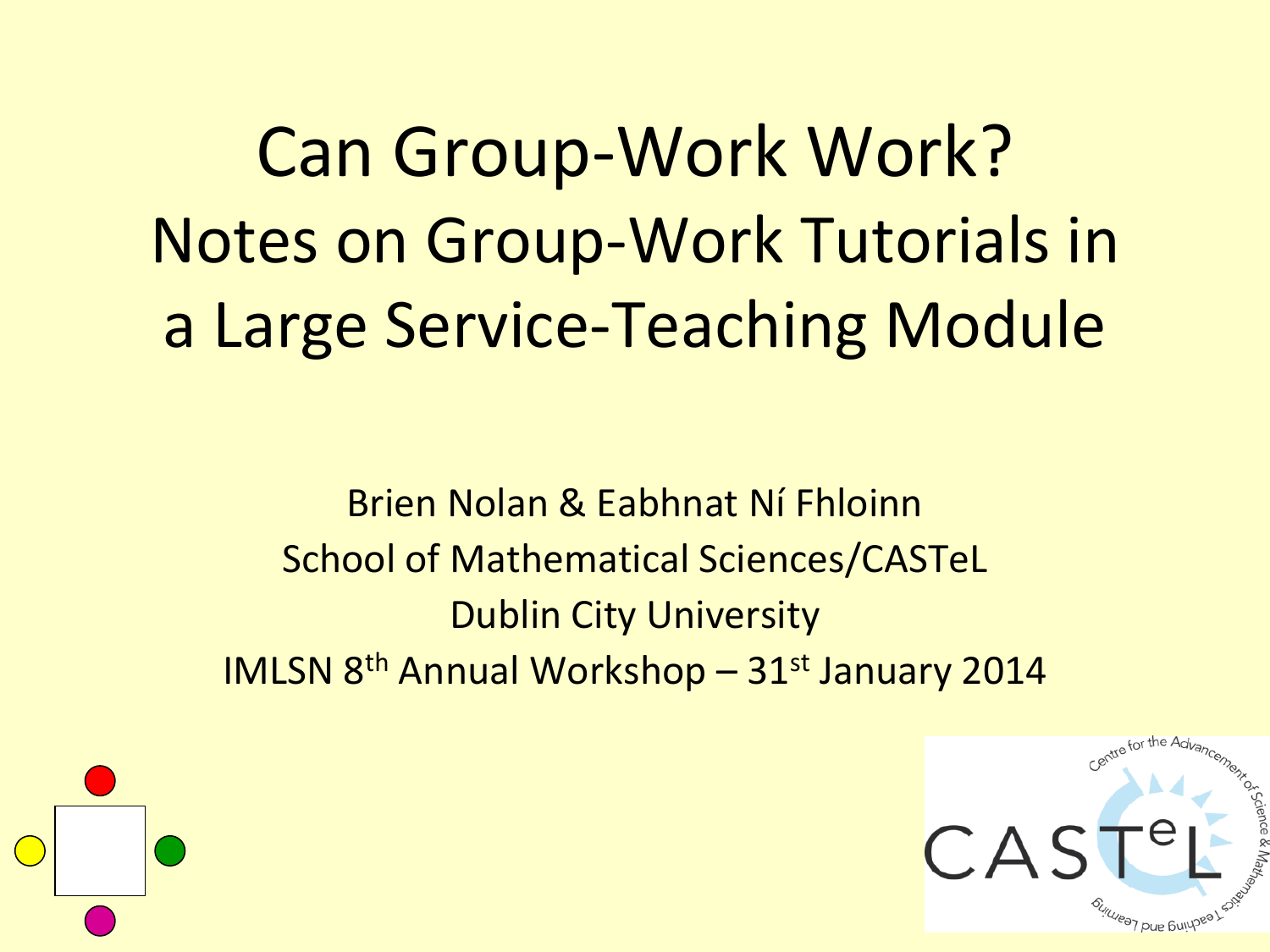# **Outline**

- Background: problems with MS136 Business Maths
- Framework: complex instruction; tasks for mathematical thinking
- The teaching project
- Implementation, outcomes & reflections

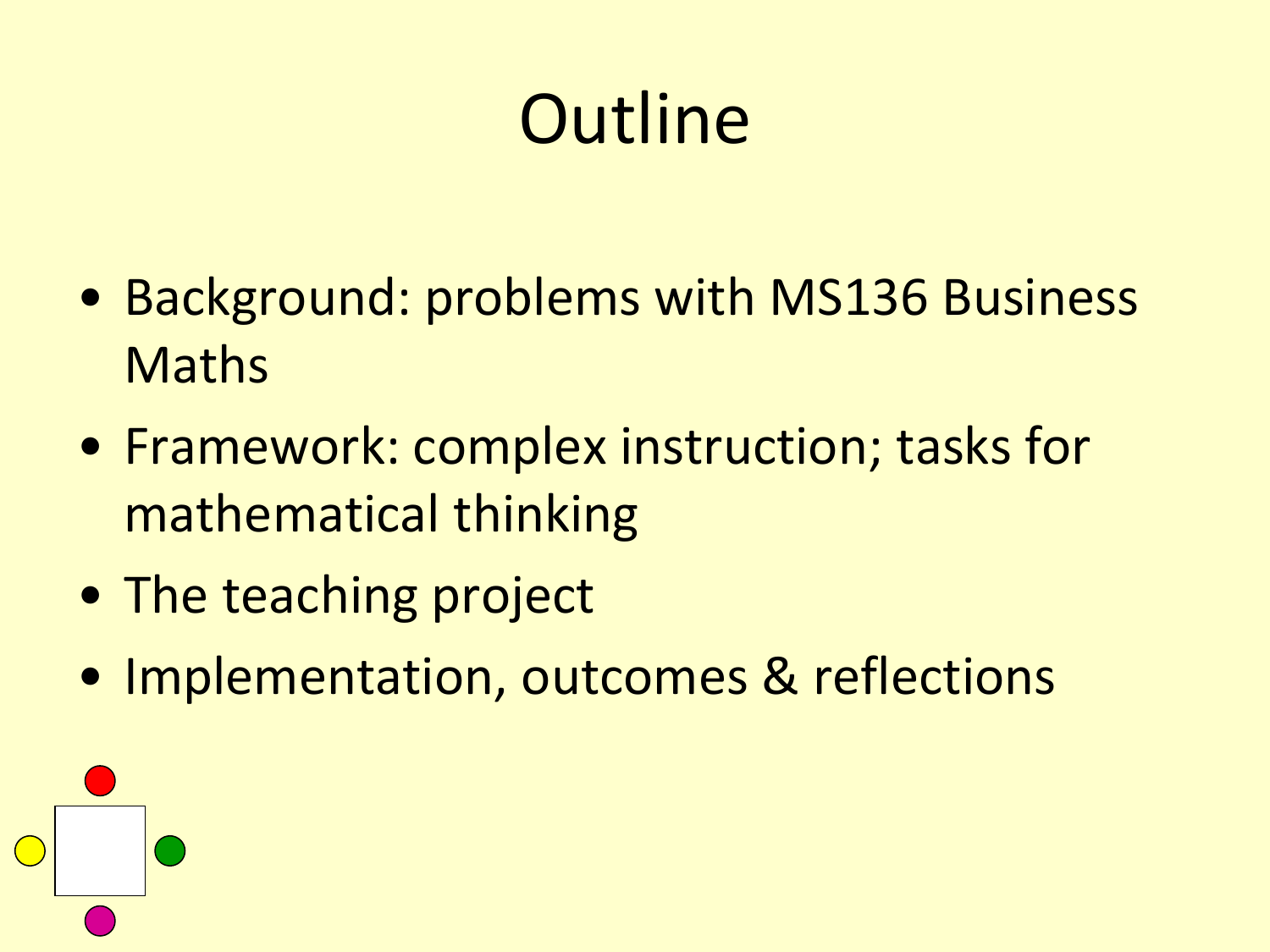# MS136

- MS136 Business Maths (introductory level calculus; closer to LC Ordinary level than Higher)
- Emphasis on applications (procedural skills) and mathematical thinking.
- Taught to > 400 students on 11 different programmes; no maths requirement (OD3).
- 2 lectures, 1 tutorial per week; multiple choice inclass tests [15%] and terminal written exam [85%].
- Persistent high failure rates (30-35%) and low levels of lecture and tutorial attendance.
- A typical (?) large service-teaching module.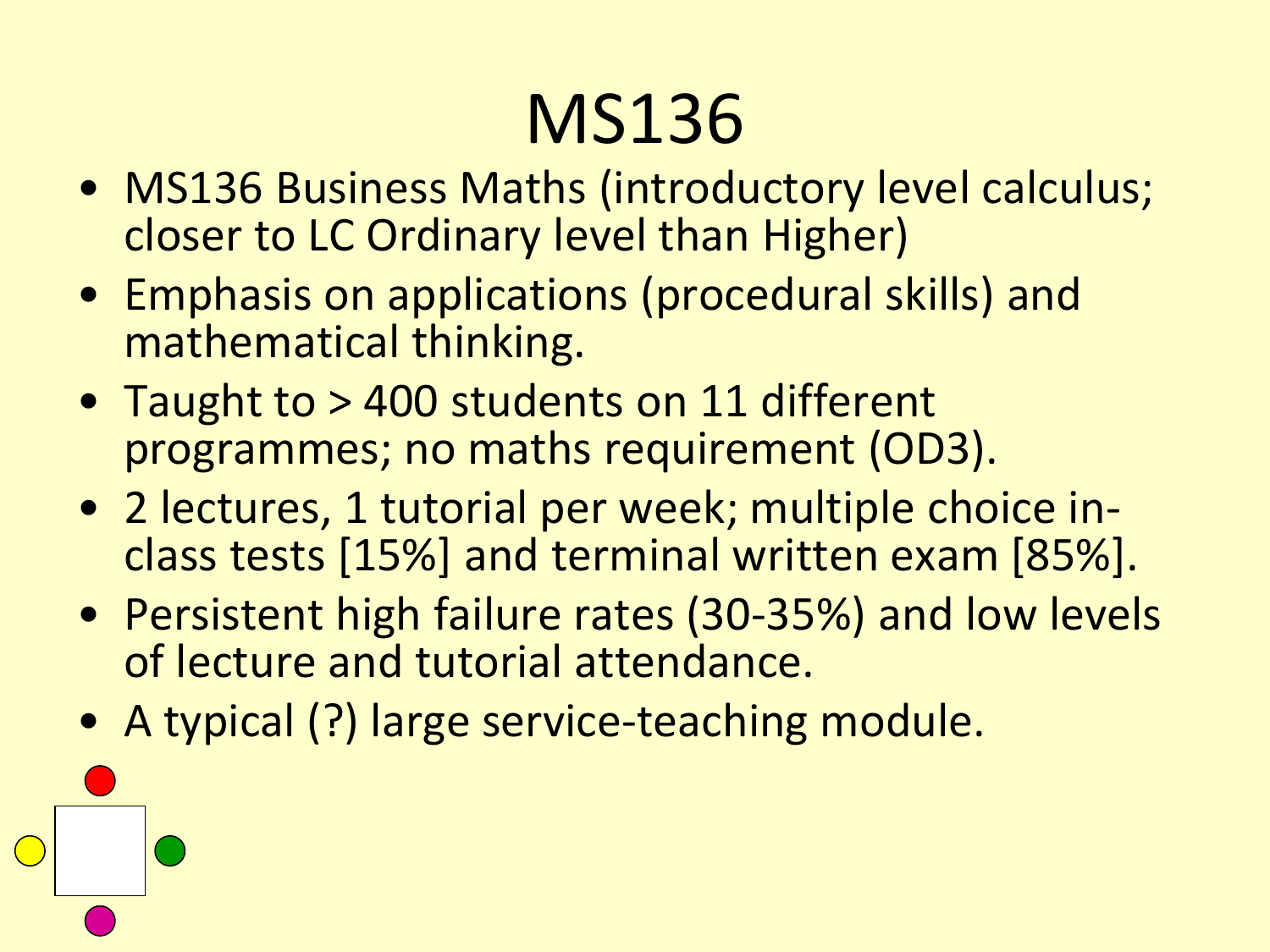## Framework: Complex Instruction 1

- Jo Boaler (MEI3 September 2009) *Promoting Equity in Mathematics Classrooms; The Elephant in the Classroom*  (2009).
- Problems and suggested solutions with classroom practice in mathematics.
- Solutions include emphasis on cooperative learning in the form of group-work:

*cooperative learning [is] defined as students working together in a group small enough that everyone can participate on a collective task that has been clearly assigned (Cohen, 1994)*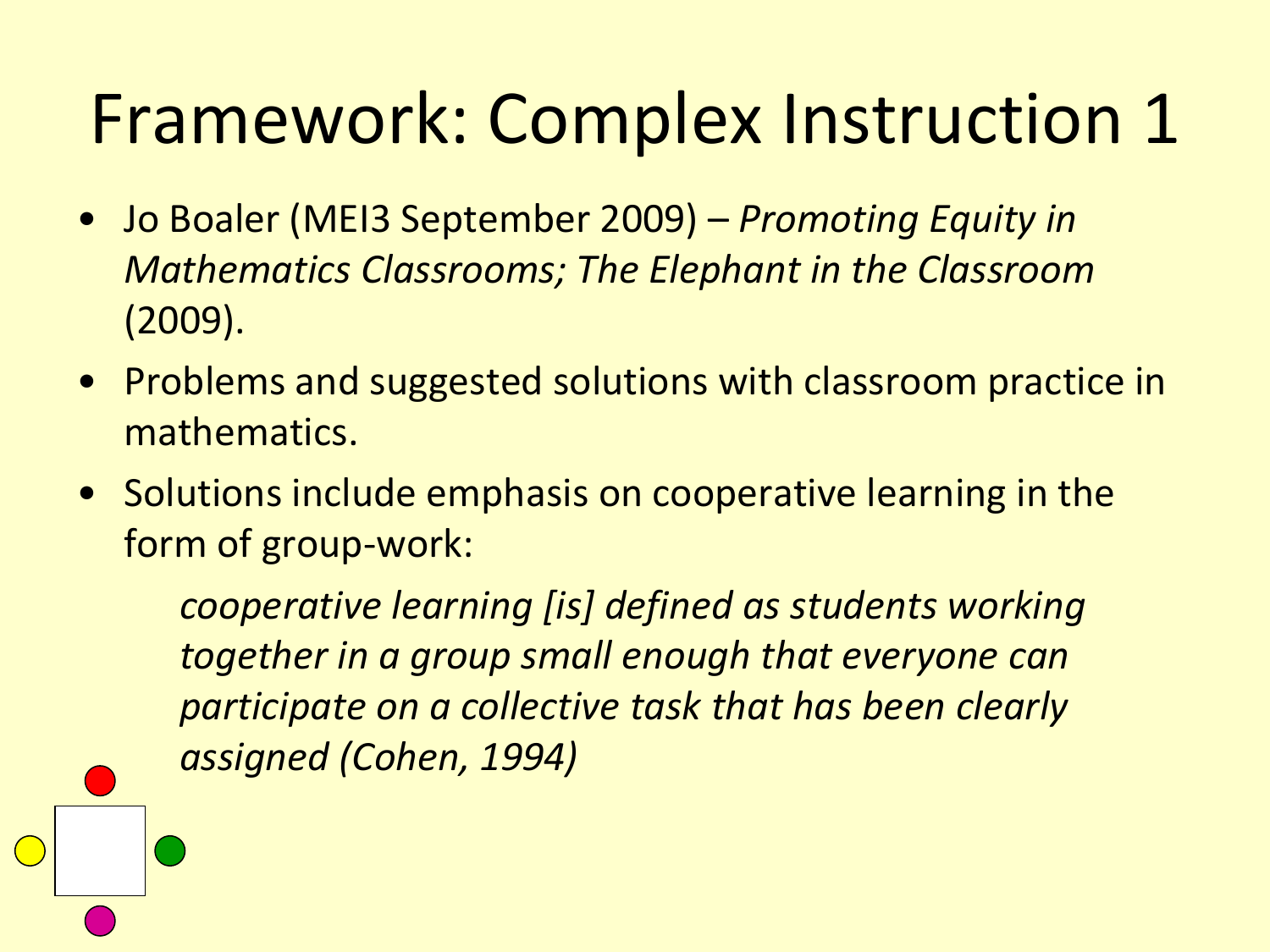# Complex Instruction 2

- Cohen et al (2006, p. 199) list 19 advantages of using groupwork in teaching.
- Noted as a characteristic of mathematics teaching in highperforming countries in TIMSS (Conway & Sloane, 2005)
- Group-work was not found to be a characteristic of Irish mathematics classrooms in a pre-Project Maths study (Inside Classrooms, 2003)
- Group-work is at the core of complex instruction:

*a pedagogical approach that enables teachers to teach at a high intellectual level in academically, linguistically, racially, ethnically as well as socially heterogeneous classrooms.* (Lotan, 1997, p. 15).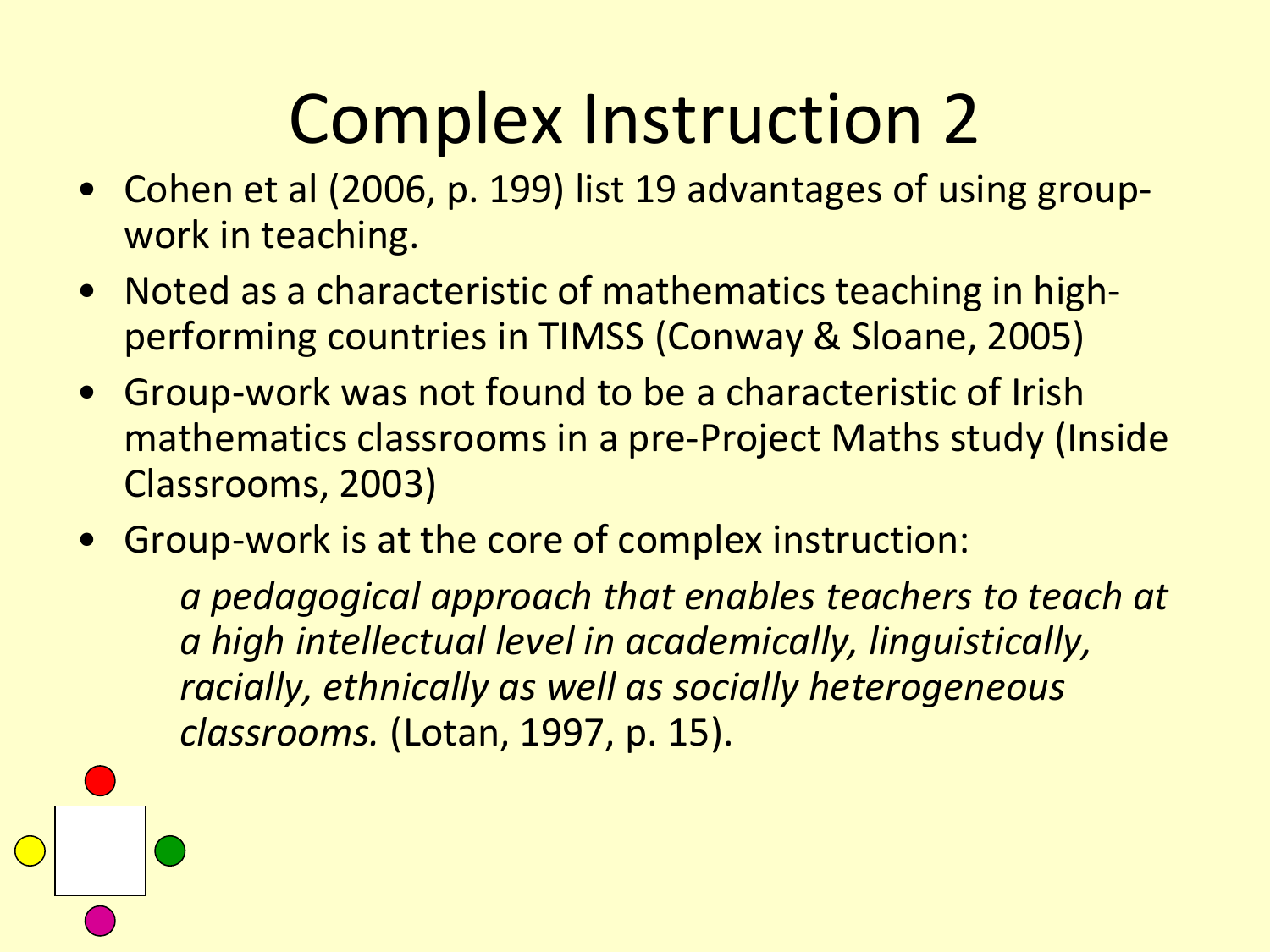## Complex Instruction 3

- Complex instruction entails a combination of:
	- specialised curriculum based on open-ended tasks;
	- cooperative student groups;
	- a set of organisational arrangements that seek to maximize the benefits of cooperative learning for students.
- Two aspects of the teachers' role are key:
	- adoption of a multiple-ability orientation;
	- assigning competence to low-status students.

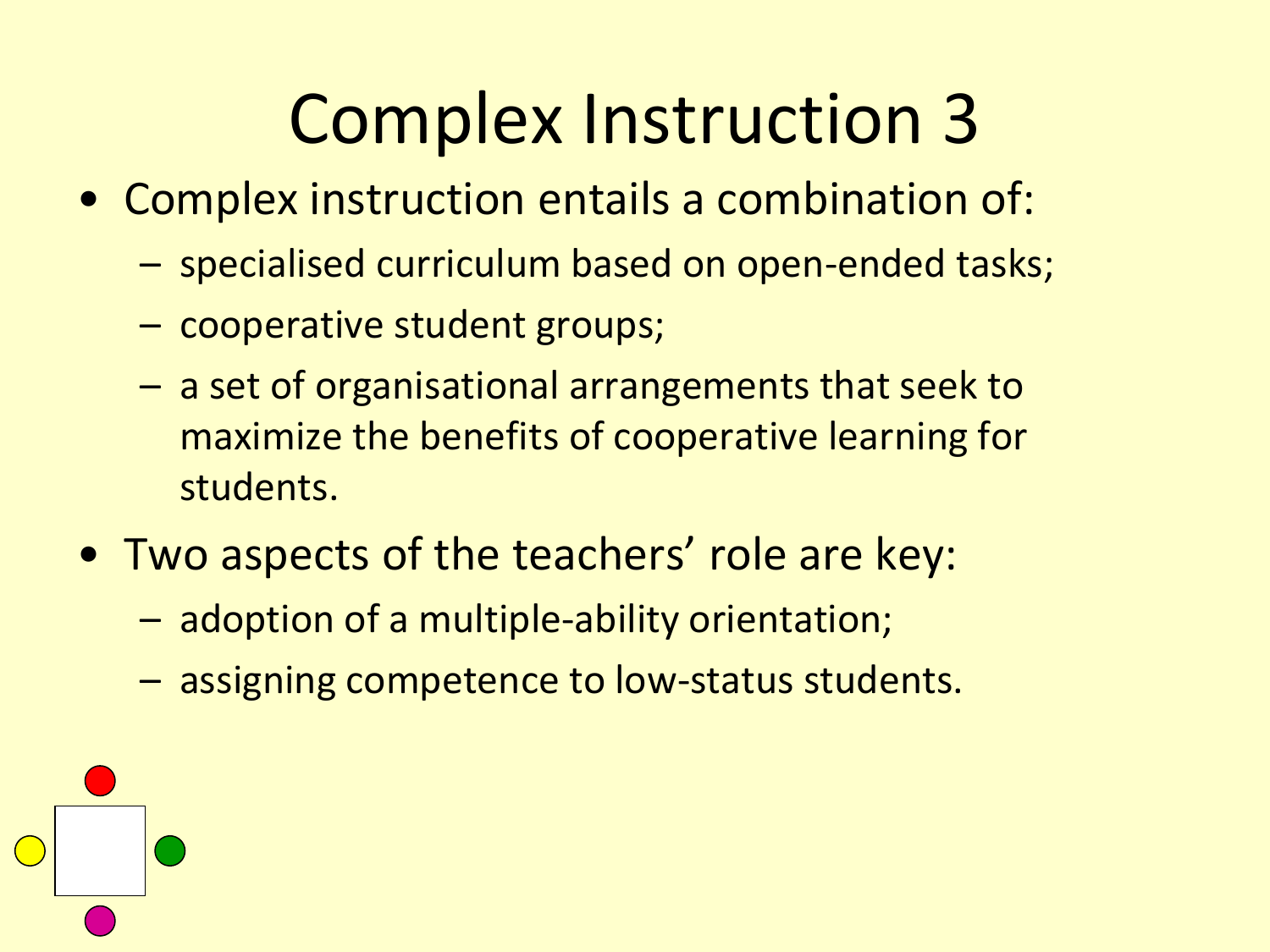# Complex Instruction 4

- Cohen et al posit three organisational principals that lead to effective teaching:
	- The frequency of talk and work among students (lateral relations) depends on organisational structure;
	- The rate of lateral relations is lowered by the teachers' use of *direct supervision*: the teacher should *delegate authority*;
	- The greater the number of different tasks, ,the greater the opportunity to delegate authority.
- Note also the importance of ground rules (or cooperative norms) for group-work and of assigning roles within groups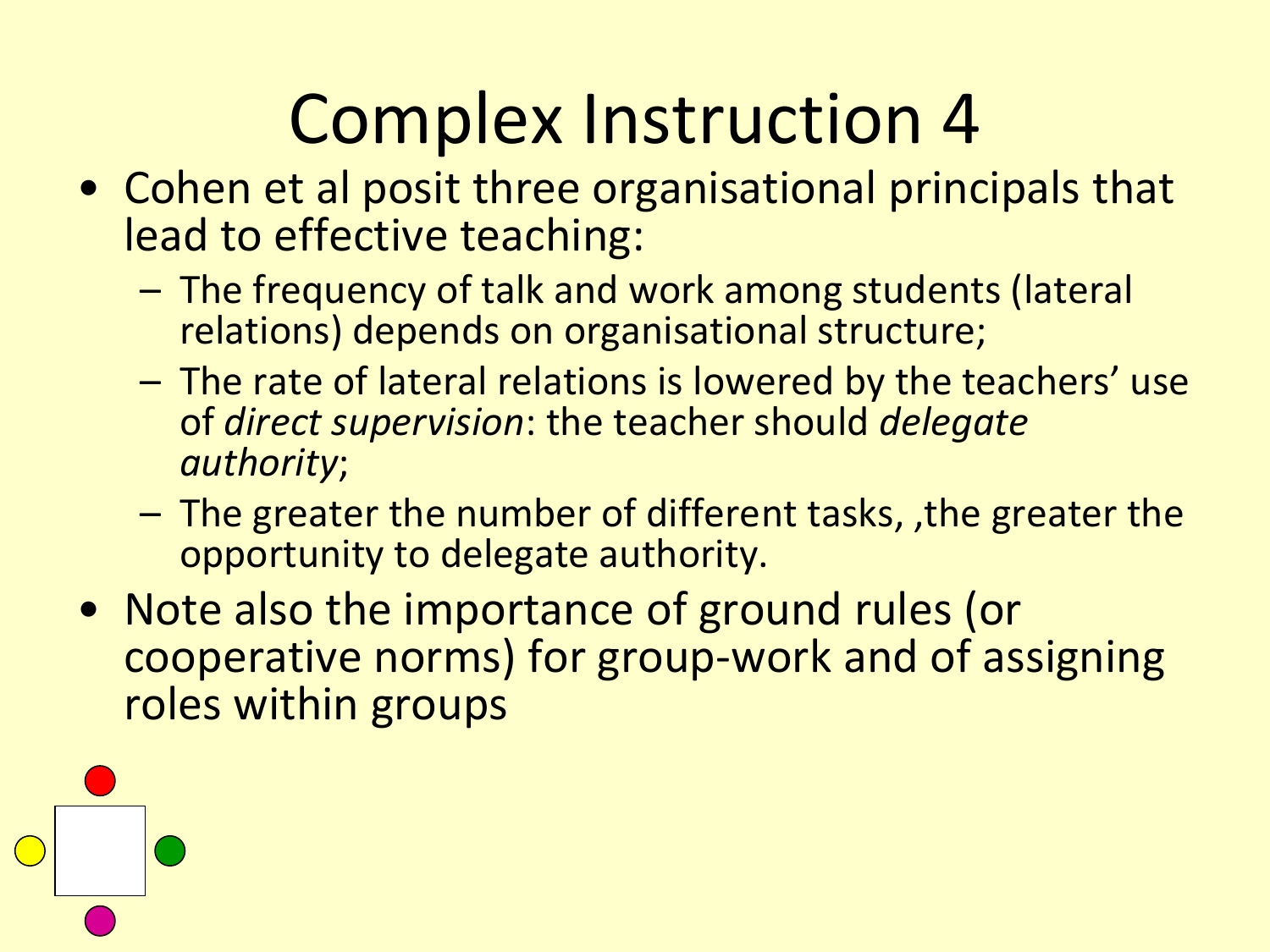## Mathematical Tasks for Mathematical **Thinking**

- **Direct supervision:** informing, instructing or defining; disciplining; asking a factual question.
- **Delegating authority:** stimulating higher-order thinking, making connections, talking about multiple abilities and assigning competence.
- Links well with Watson and Mason's *Questions and Prompts for Mathematical Thinking.*
- Lists mathematical thinking capacities and proposes a teaching approach – based on questions and prompts – that seeks to engender these.
- Capacity of *Exemplifying/Specialising*:

*Give me one or more examples of .. / Is .. an example of ..? / Find a counterexample of …*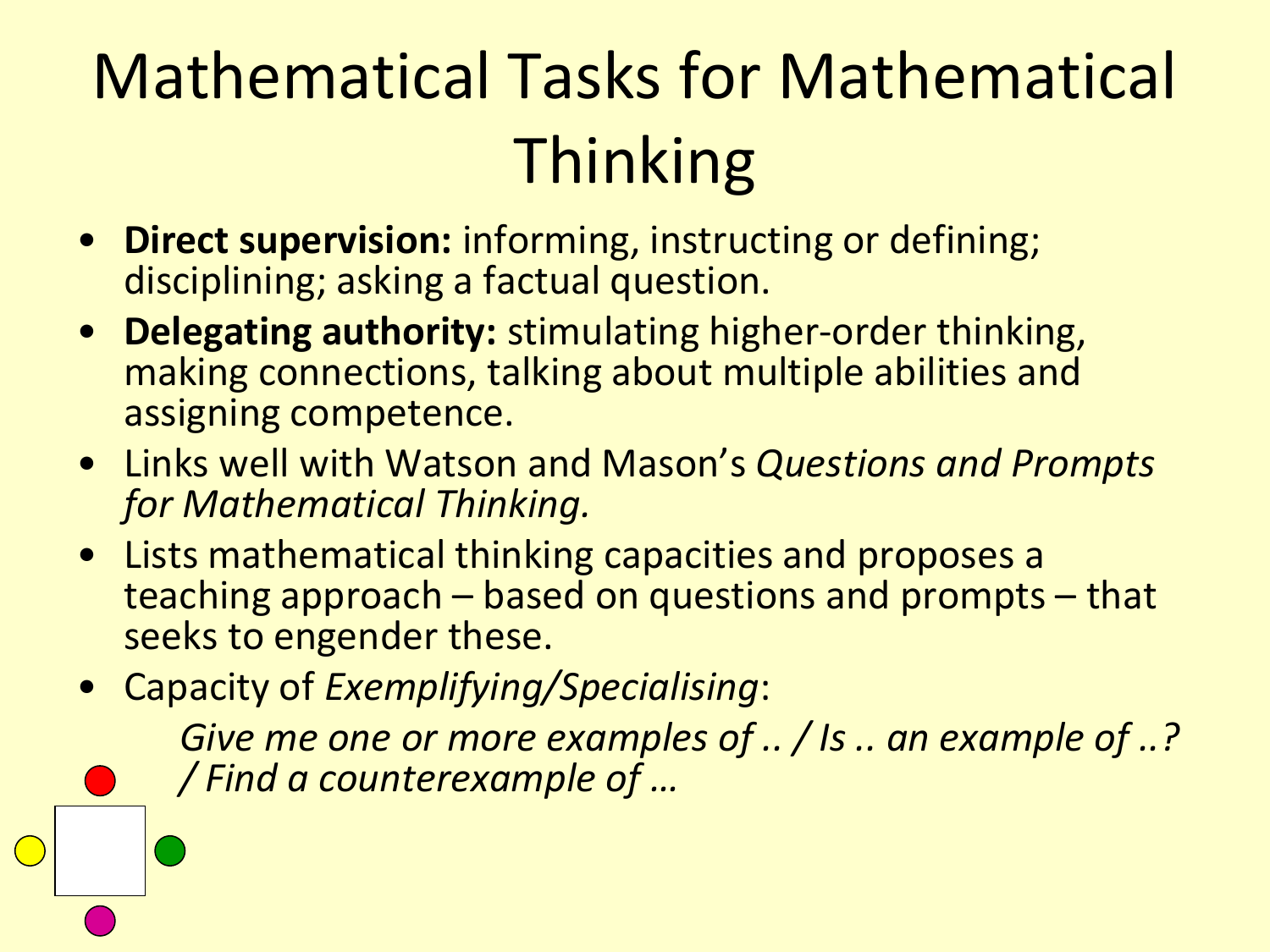#### Peer-supported group-work tutorials for MS136

- Introduced in Semester One 2010-11
- Attendance compulsory (5% of module mark)
- Advantages of peer tutoring well-established

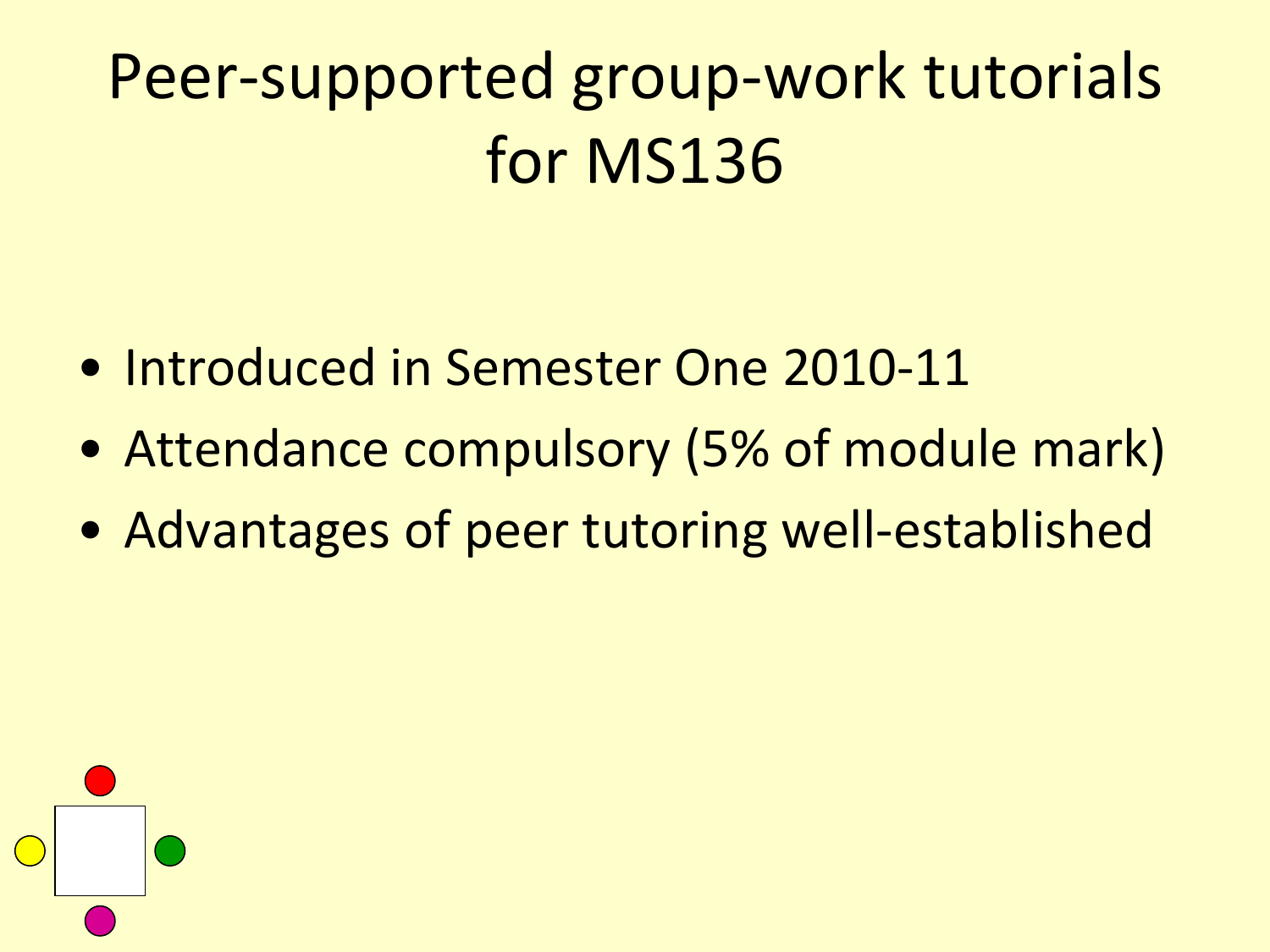# Planning

- Development & delivery of tutor training workshop for group-work tutorials.
- Recruitment of peer tutors.
- Development of group-work tutorial structures and worksheets.

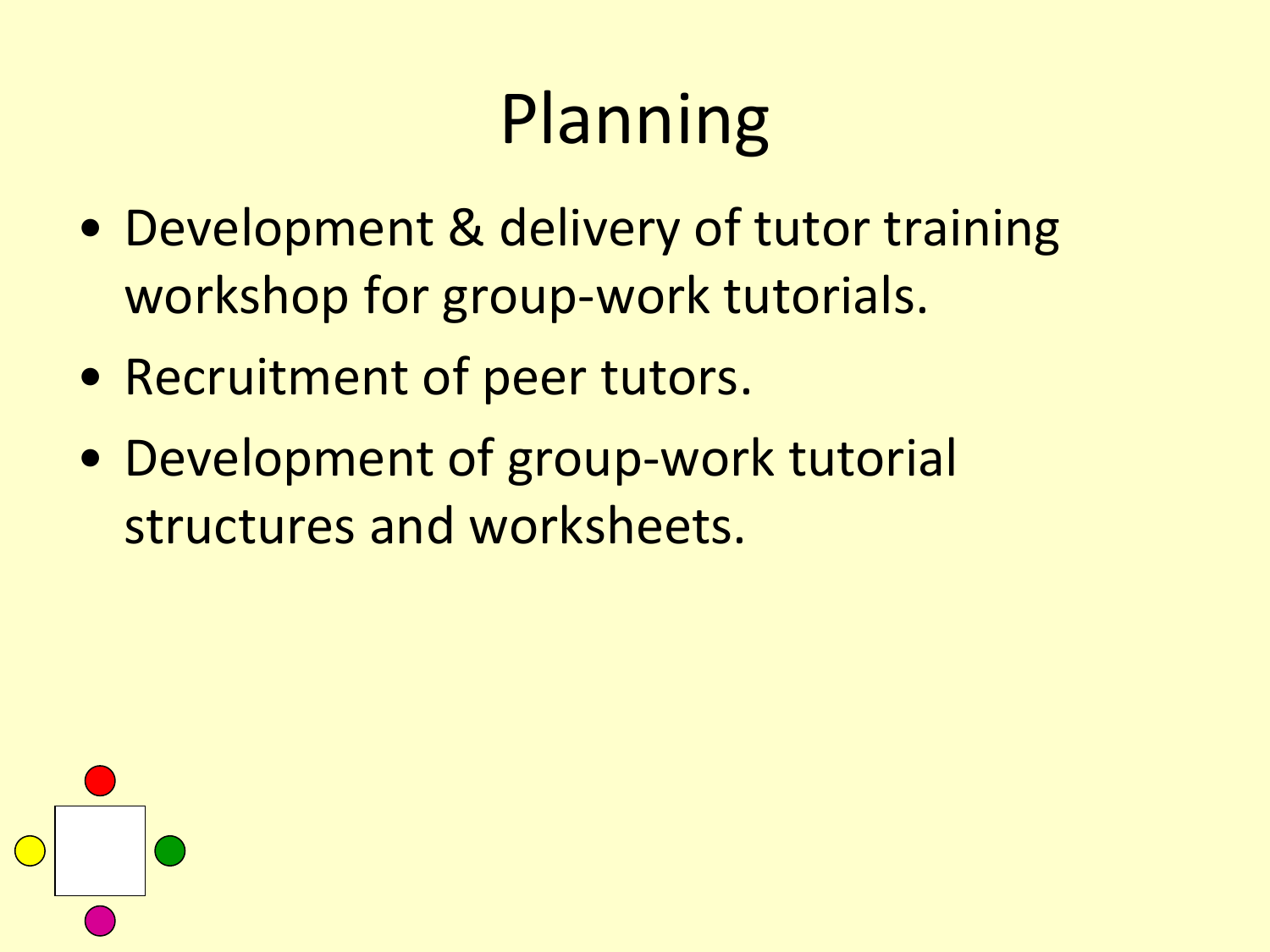# Training workshop development

- Recruited 3 experienced post-grad tutors
- Brainstorm session July 2010: SWOT analysis & outline structure of training workshop:
	- 1. Introduction to Group-Work Tutorials
	- 2. The First Tutorial
	- 3. Case Study of Group Work
	- 4. Ground Rules and Conflict Resolution
	- 5. Questioning Skills for Group Work [school tutor training programme]
- August 2010: development and testing of the four new elements.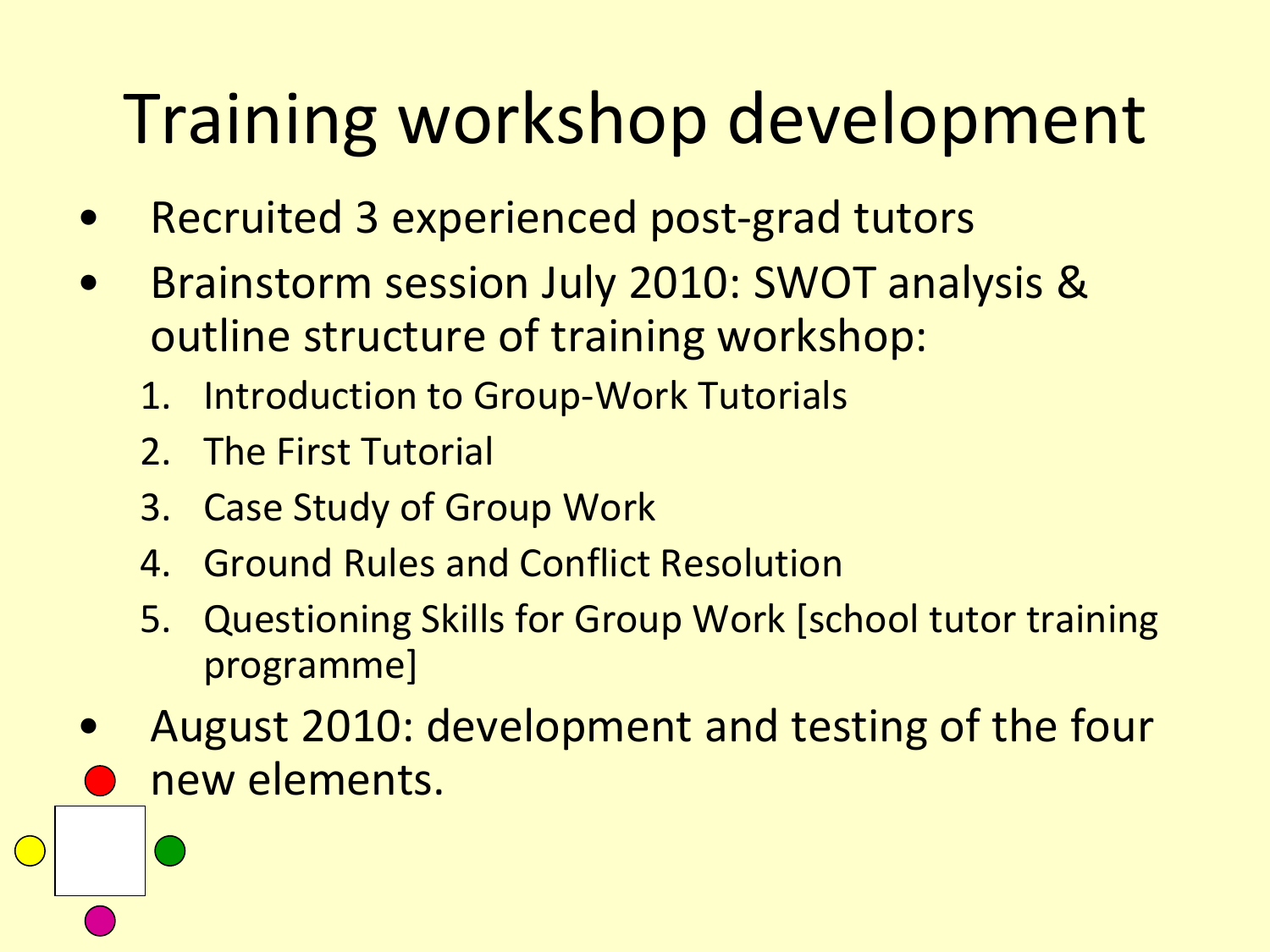#### 1. Introduction to Group-Work Tutorials

- Basic principles of group work.
- Why group work?
- How does group work benefit students?
- The tutor's role…
- …and what it *does not* involve.

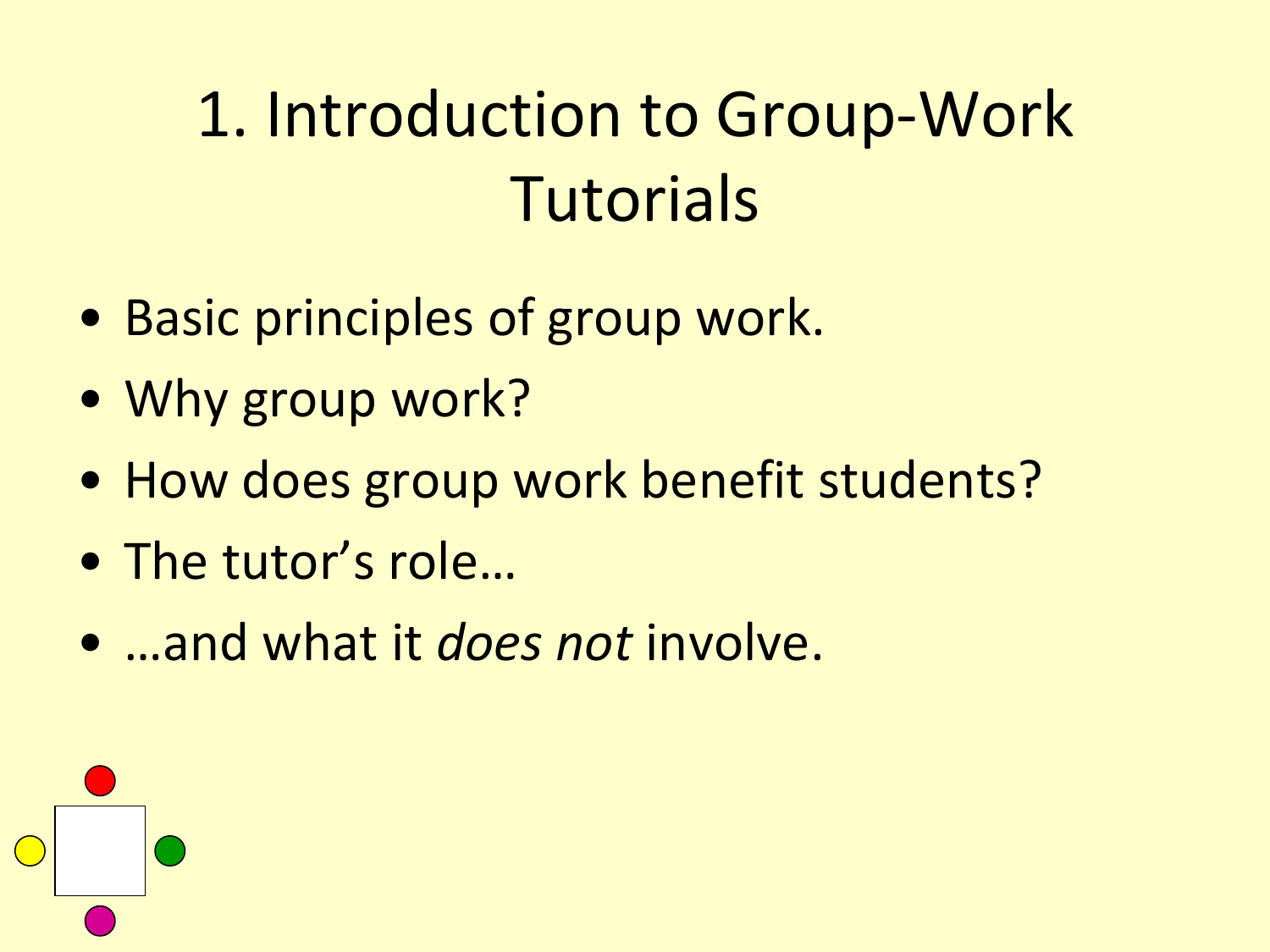#### 2. The First Tutorial

- Designed to 'sell' some of the ideas of group work to students.
- Tutorial worksheet/training element in one.
- Icebreaker (two truths, one lie).
- Communication task (broken plates).
- Personalities task (lifeboat).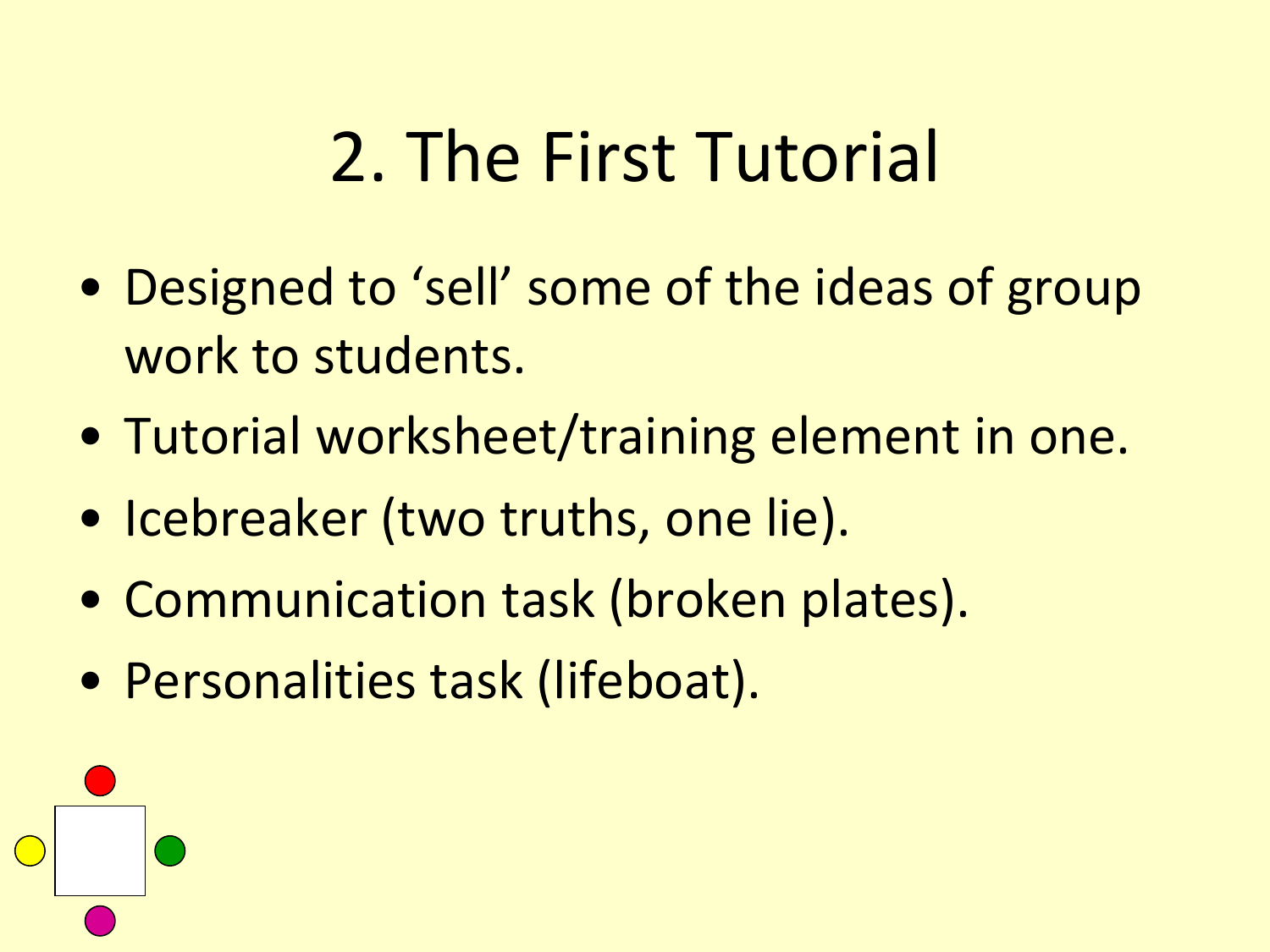# 3. Case Study of Group Work

- A (very) short story featuring a mildly dysfunctional group.
- Tutor Grace attempts to deal with problems within the group relating to non-adherence to ground rules (*Grace Under Fire)*.
- Teaching guide
	- Synopsis
	- Issues
	- Discussion task and questions
	- Wrap-up activity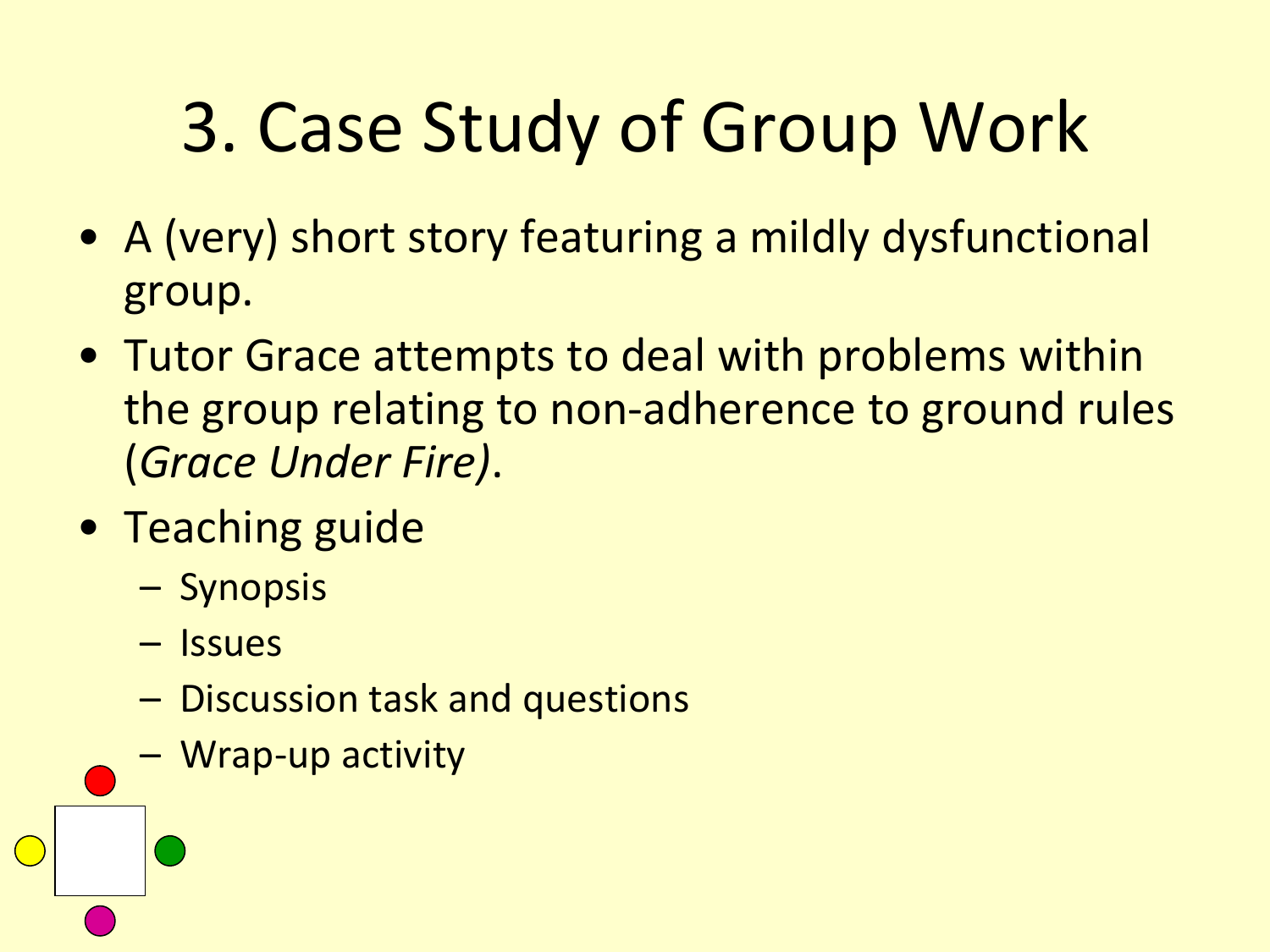## 4. Ground Rules and Conflict Resolution

- Presenting the ground rules [part of Tutorial 1]
- The Ground Rules why these rules?
- Sources of conflict/Avoiding conflict/Resolving conflict
- Grading

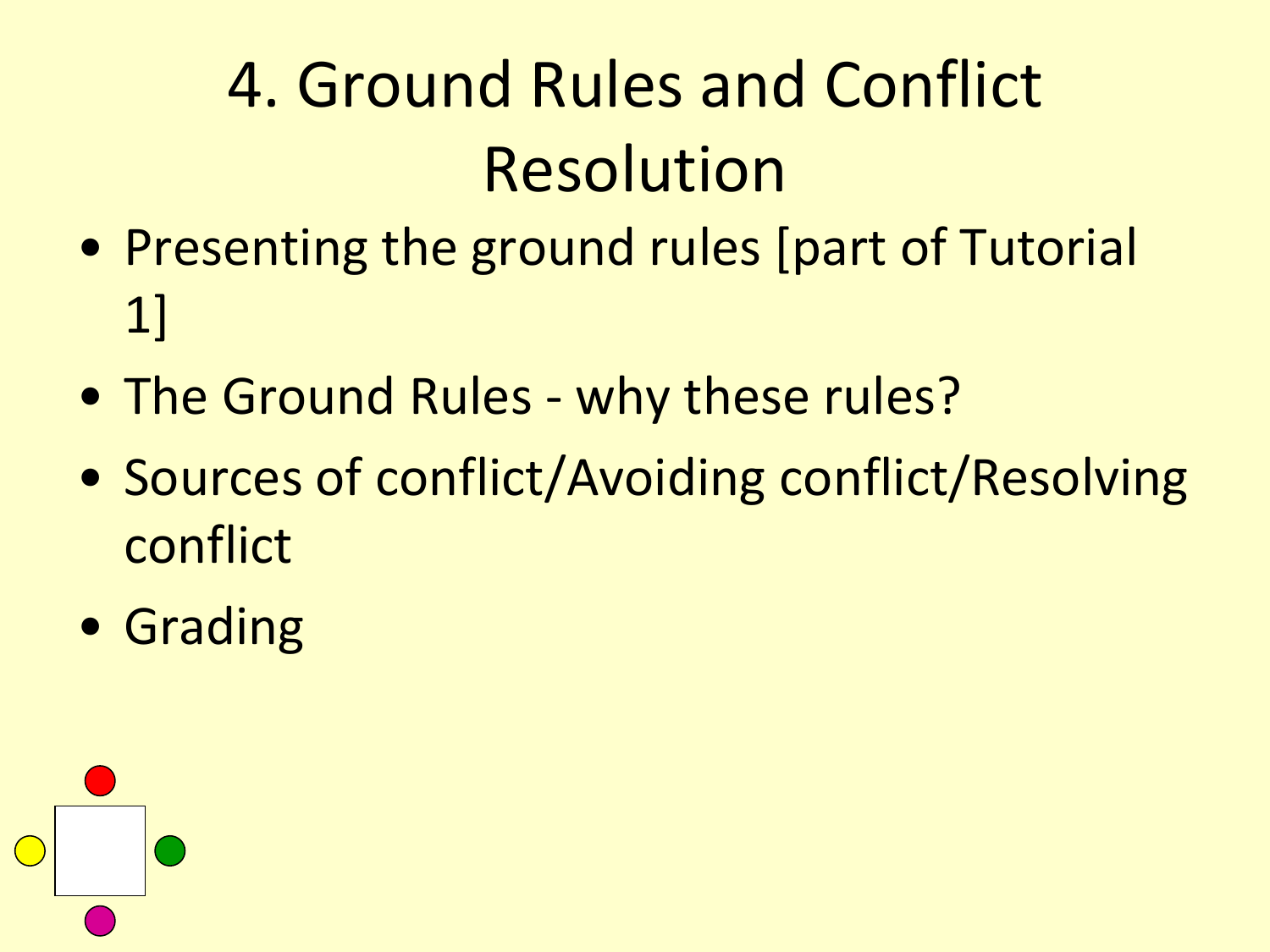# The Ground Rules

- 1. All members must actively participate.
- 2. *Show respect* to all group members and to the tutors
- 3. All group members *talk and listen equally*
- 4. *No one is finished until everyone is finished*
- 5. Giving answers is not helping. Students must give *explanations* when helping others.
- 6. Call the tutor for *group questions* only.
- 7. Group members must *arrive on time* for the tutorials.
- 8. Group members must *prepare the tutorial assignment* prior to the tutorial and must have their work with them at the tutorial.
- 9. Group members must adhere to their *assigned roles*.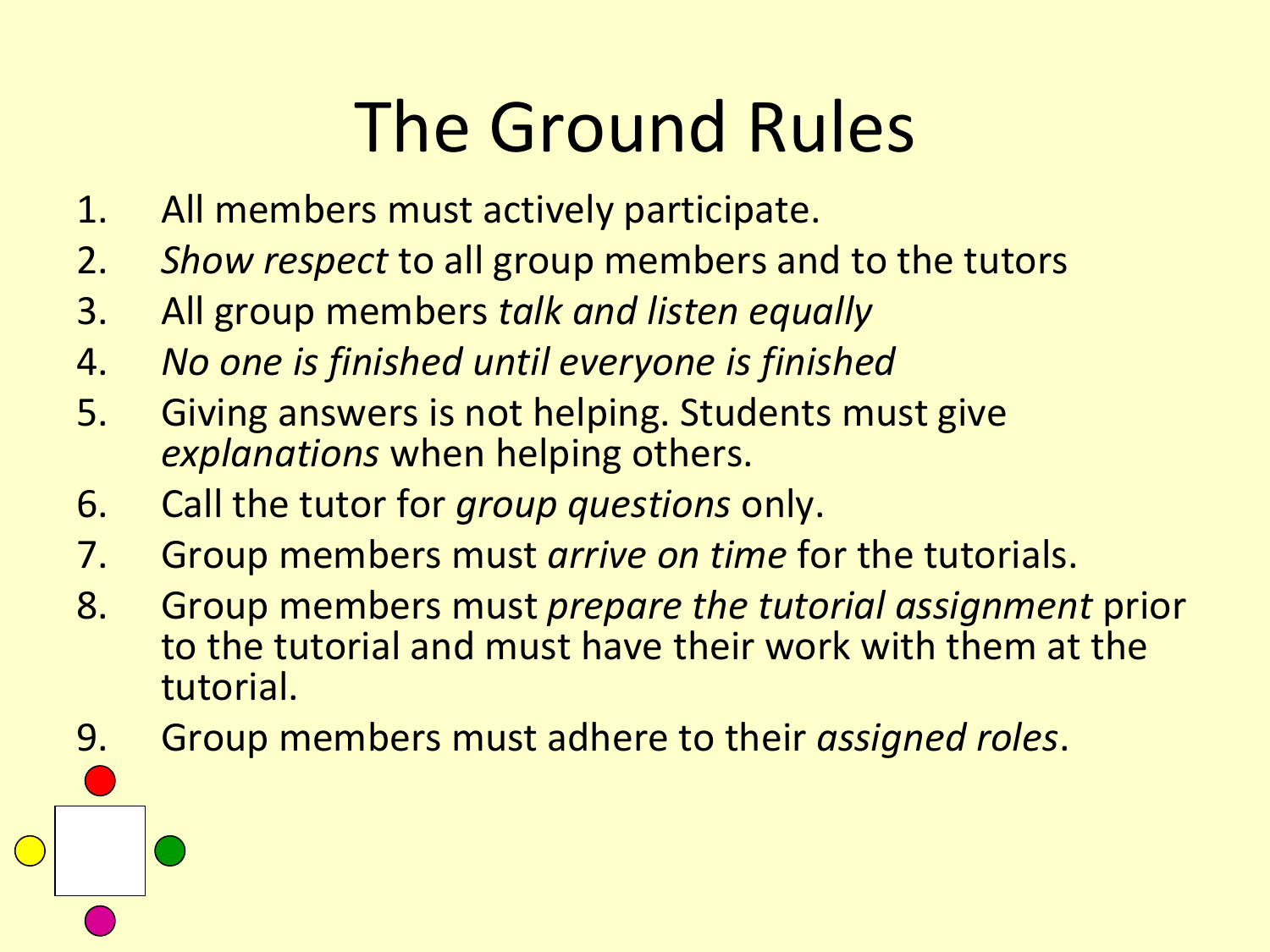#### Recruitment of Peer Tutors

- E-mail to 1<sup>st</sup> year class April 2010 inviting those who had passed MS136 to participate (hence peer tutors are 2<sup>nd</sup> year students).
- Information session in April; collected contact details.
- Invitation (whole class) to training workshop late August.
- Training Week 0 of semester one; positive feedback on workshop from peer tutors.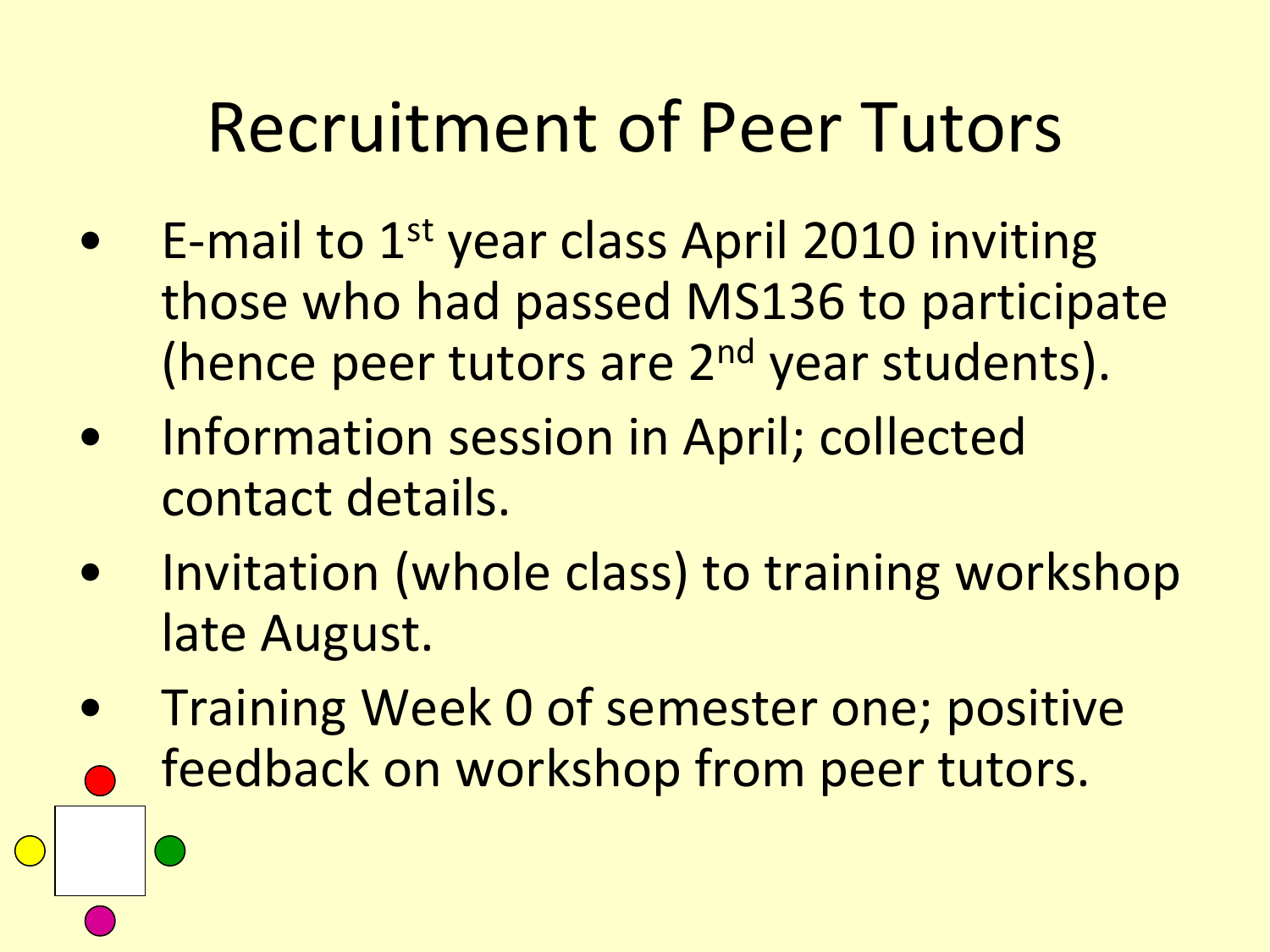### Recruitment of Peer Tutors

- One-off fee of €100 for one tutorial for each week of semester one.
- 18 positive responses in April
- 12 attended training
- 11 participated
- 32 tutor hours per week required; uptake by some of two hours per week yielded 23.
- Contracts issued using hourly undergraduate tutor assistant rate.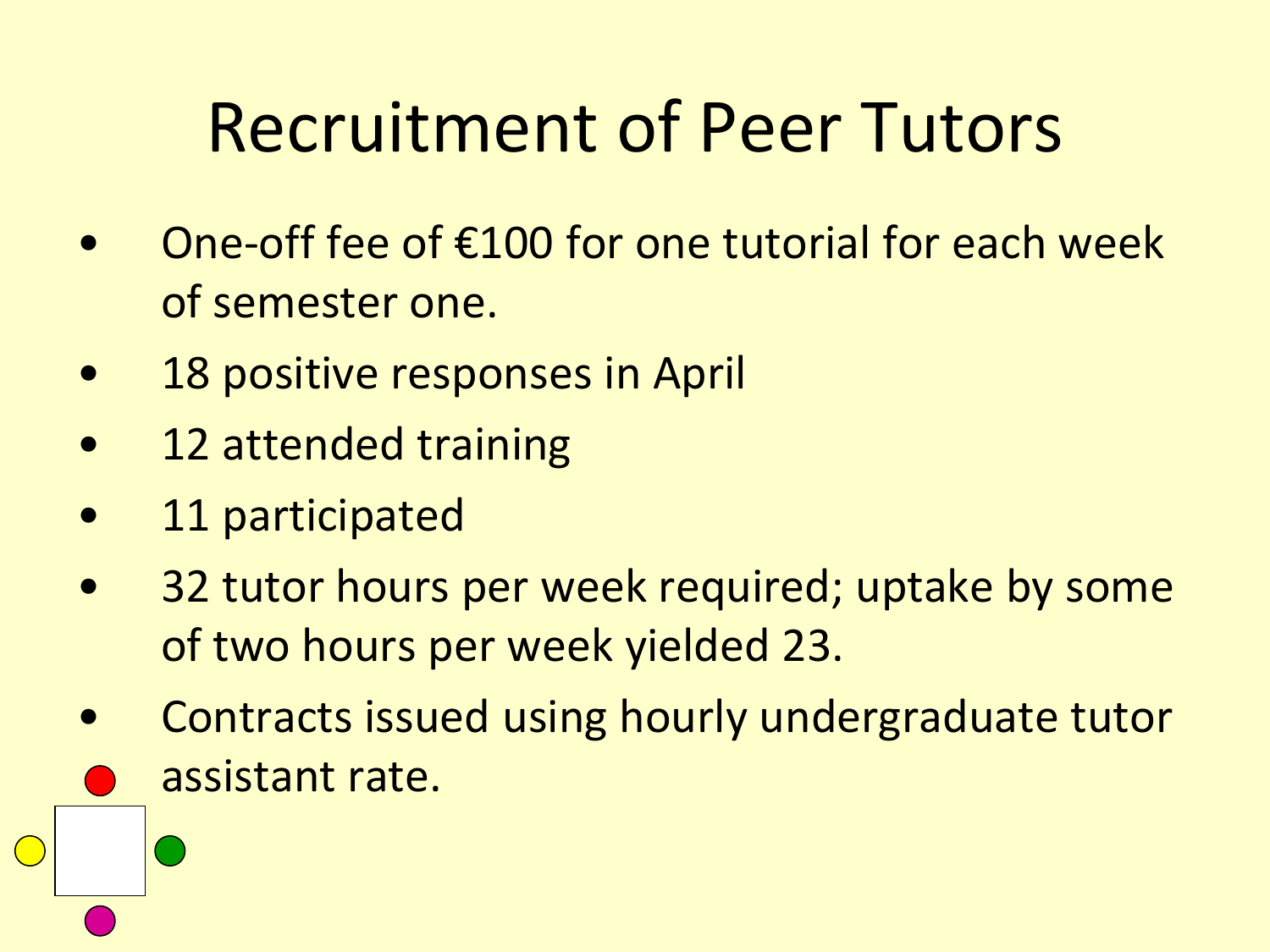### Group-Work Tutorial Structure

- Students assigned to a tutorial; randomly assigned to group of 4 within their tutorial; 6-7 groups in each tutorial.
- One post-grad tutor, 1-2 peer tutors in each tutorial.
- Each student assigned a colour code: red, yellow, purple, green.
- Roles: chair, recorder, ordinary members, rotating weekly.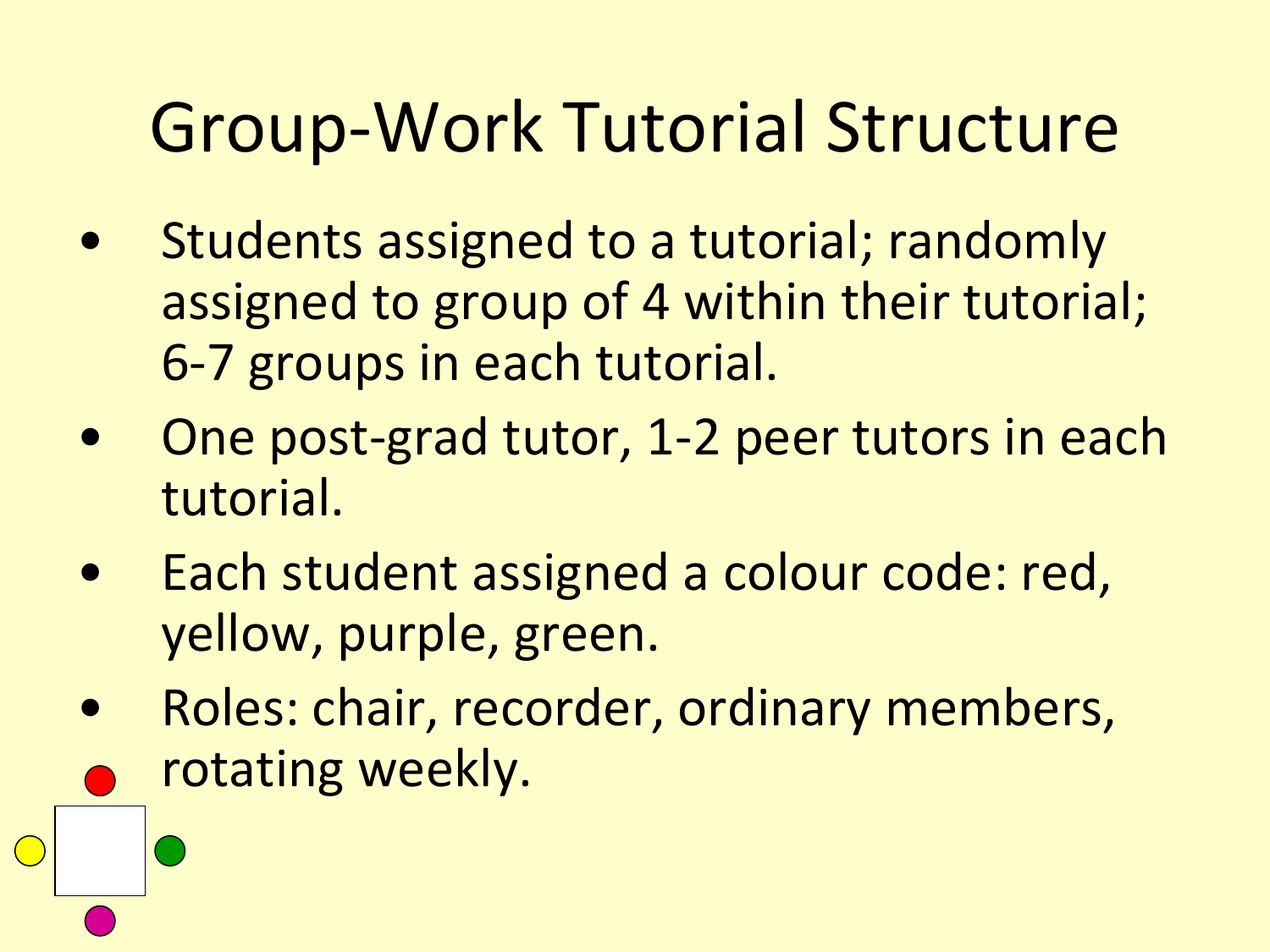## Group-Work Roles

- Chair ensures that the group sticks to the Ground Rules and keeps to the time-keeping guidelines given by the tutor.
- Recorder records a clean, legible version of the group's work on each question on the tutorial sheet. They must provide the other members of the group with a copy of these solutions within one day of the tutorial.
- Ordinary members must co-operate with the recorder in providing solutions to their assigned exercises.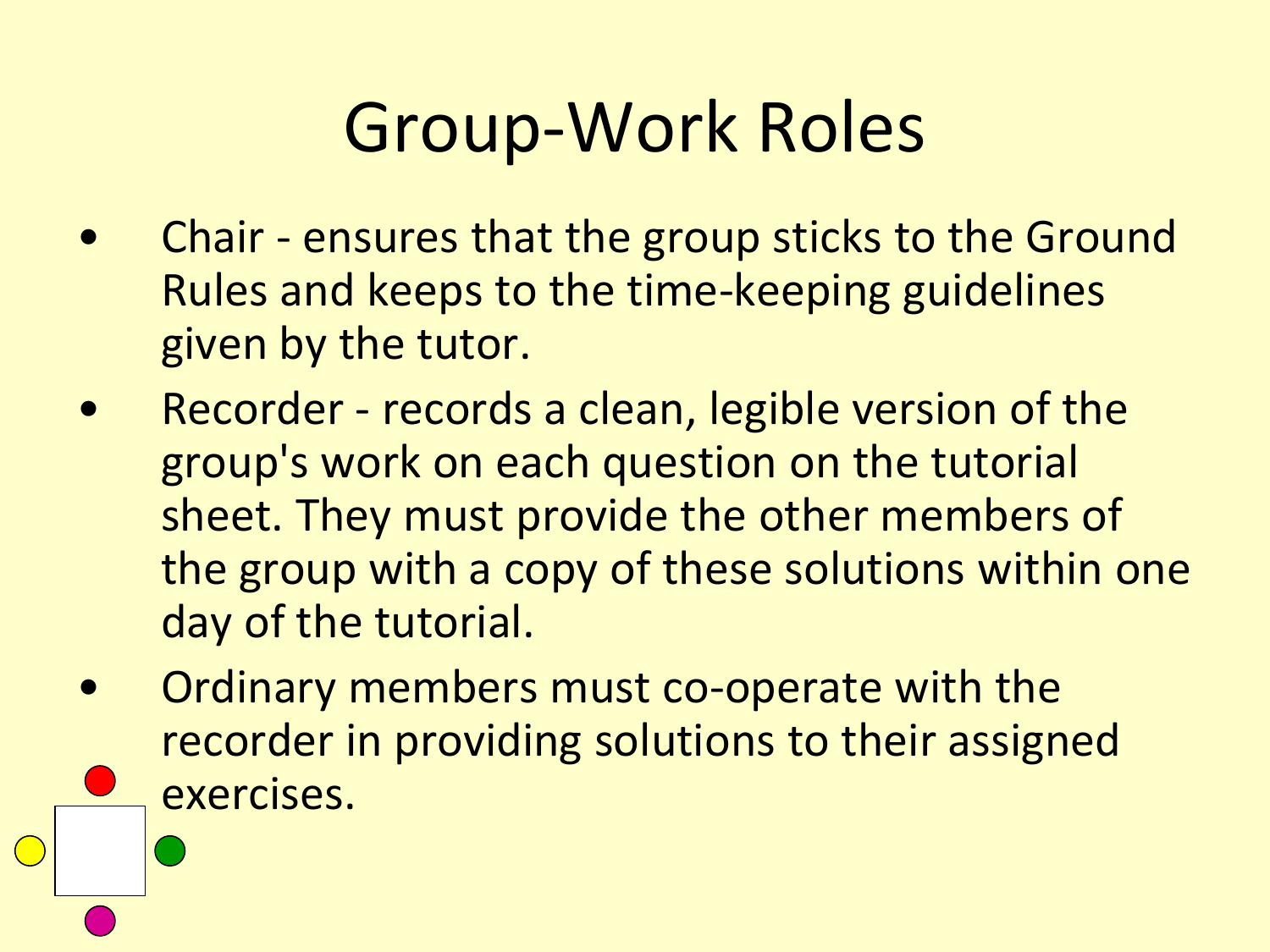### Compulsory Attendance!

- PG Tutor awards mark of 0, 1 or 2 each week based on
	- preparation of assigned work;
	- arriving on time;
	- participation in the tutorial.
- 5% of module mark for tutorial element.
- 6% was given for 100% mark for tutorial element.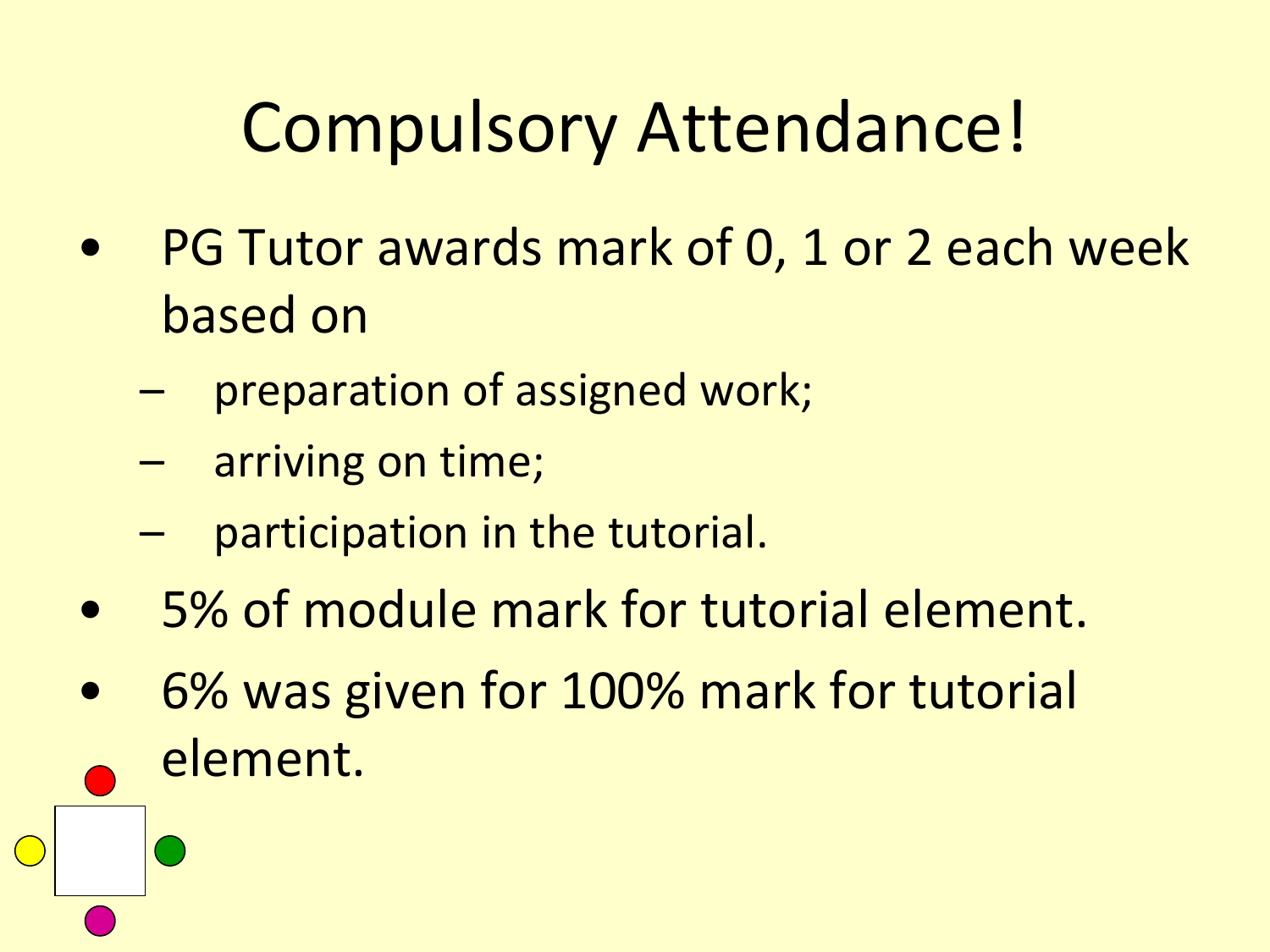# Tutorial Worksheets

- Available on Moodle at least one week before tutorials.
- Each question indicated two of R/Y/P/G to be attempted by those students in advance of the tutorial.
- Tutorial: discuss questions, work together and with tutors to develop complete solutions.
- Notes and answers available in advance of in-class tests.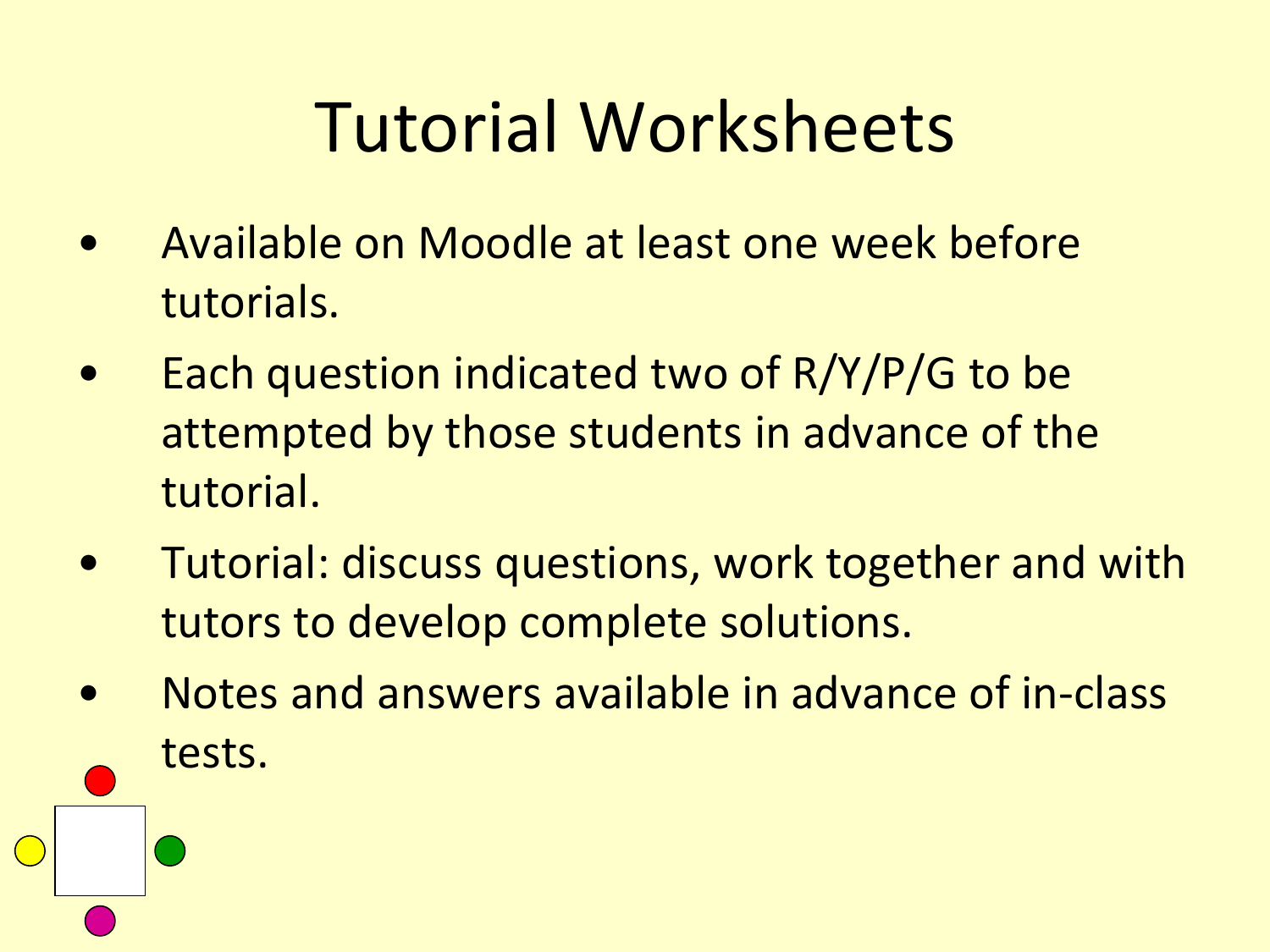## Worksheet Questions

- 1. Definitions (i.e. take out your textbook/notes and look something up).
- 2. Example generation (cf. John Mason).
- 3. True or false.
- 4. Calculations, formulas, graphs, algorithms, interpretations,…
- NB! Question types 2 and 3 have not been encountered previously by most students.
- Transition to advanced mathematical thinking (Tall).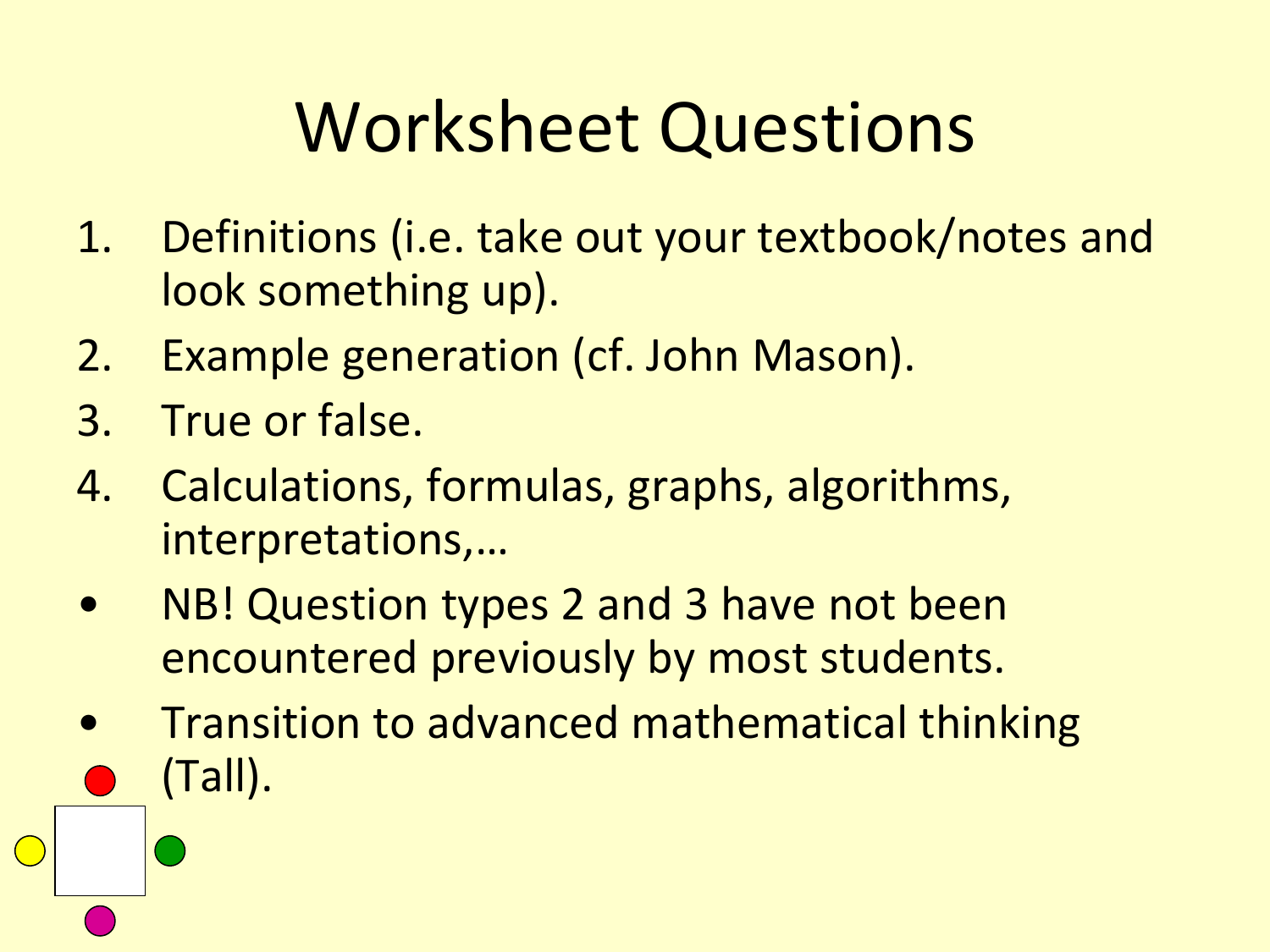### Some Stats

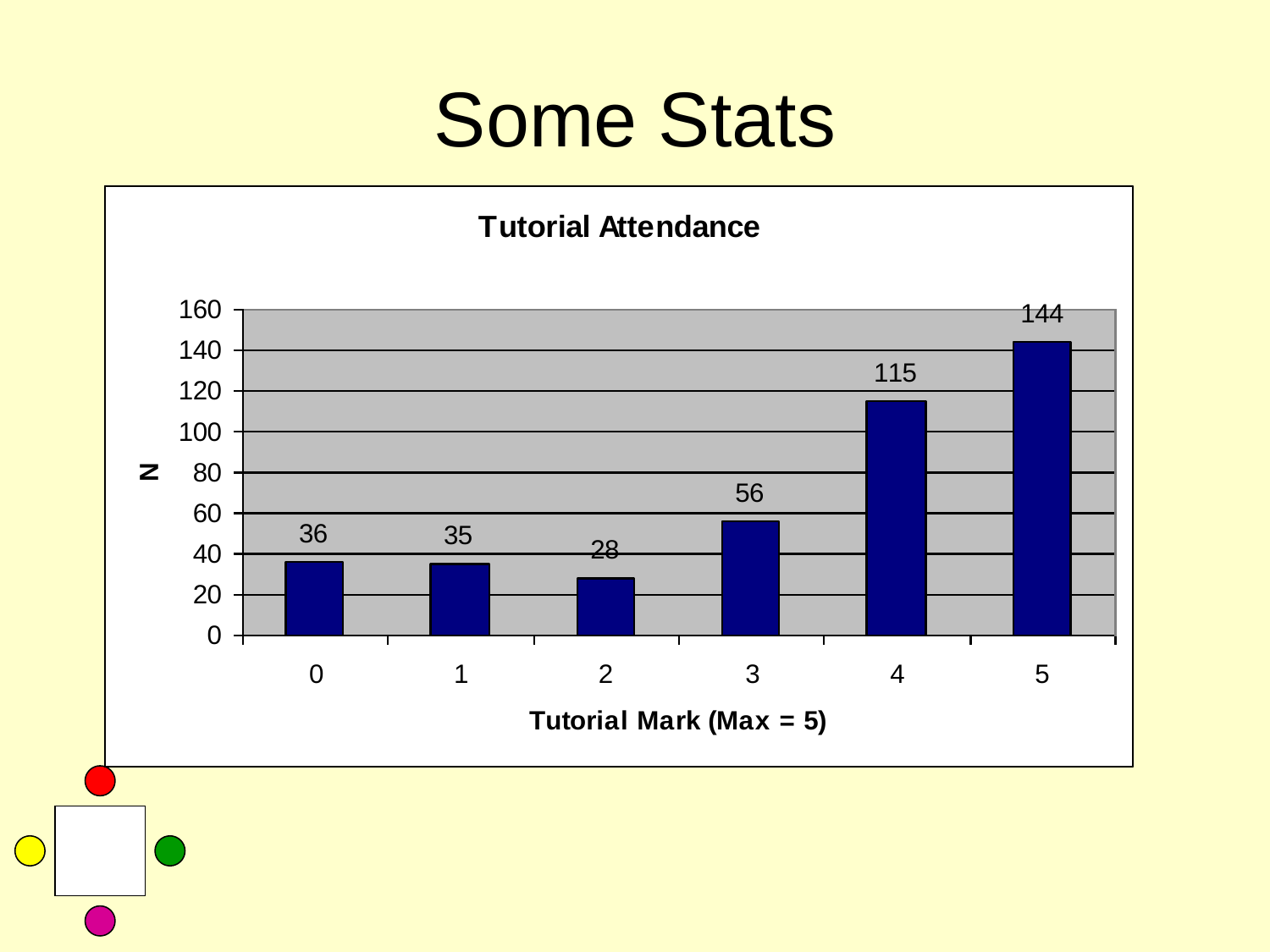#### Some correlation coefficients

- Tutorial mark versus total mark: 0.516668
- Tutorial mark versus exam mark: 0.390514
- Tutorial mark versus CA mark: 0.773238

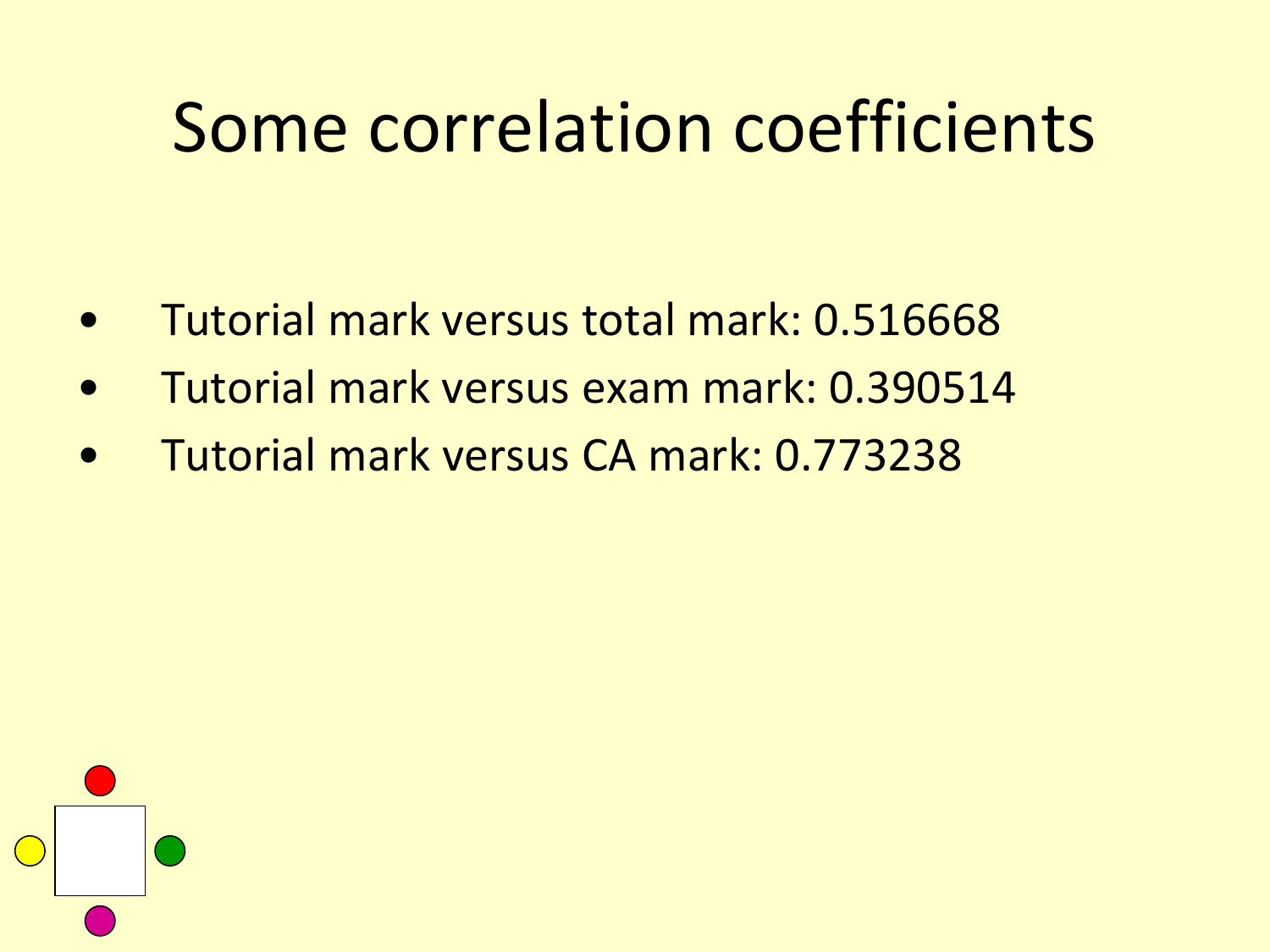#### Questions

- Students were surveyed in semester 2.
	- Did the group-work tutorials help you learn the course material?
	- Did they help you in exam preparation?
	- Changes to attitude/approach/engagement with maths

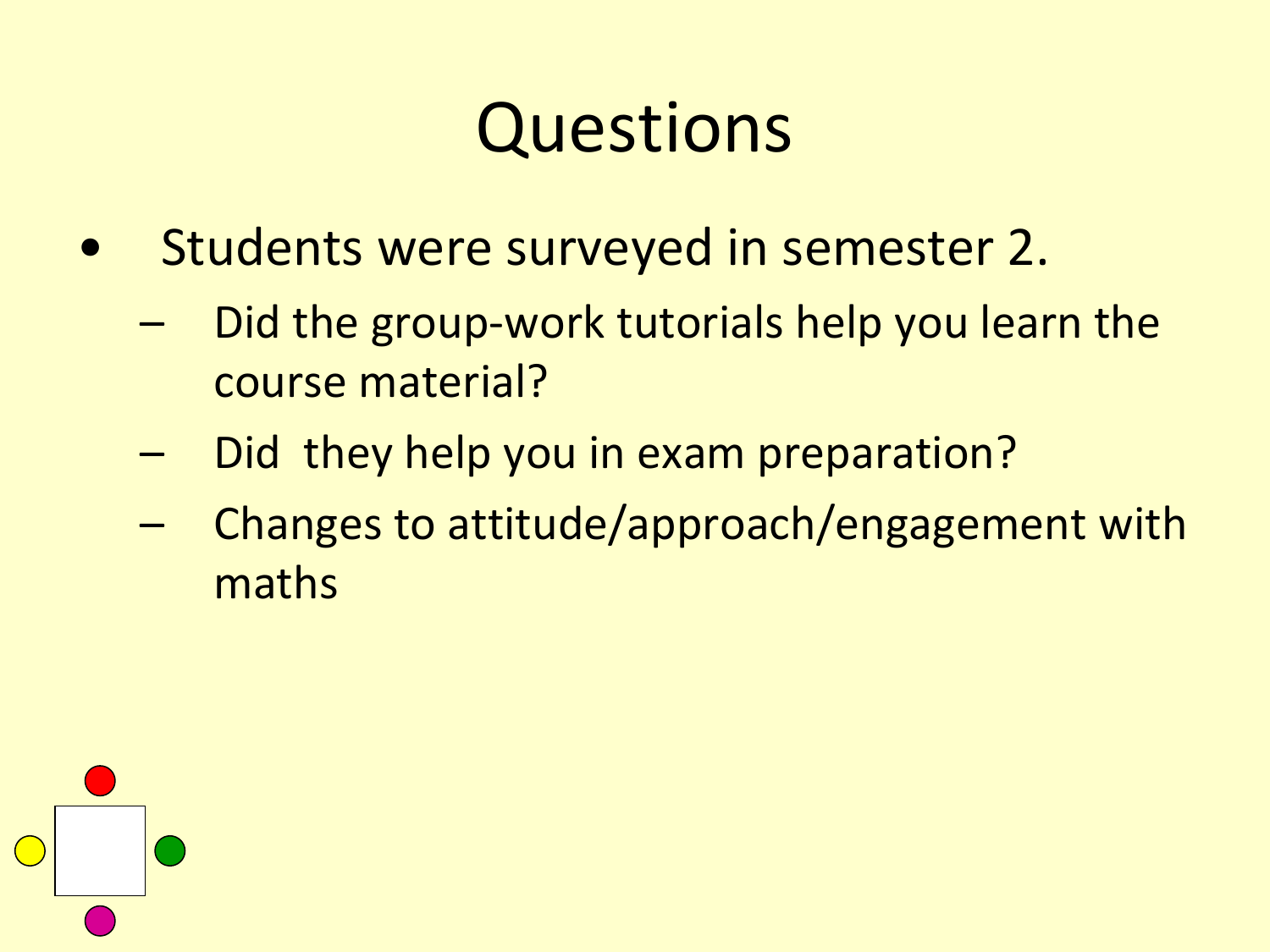# Survey Results

- Very low participation rate (10%) and some disappointing results:
- *I found the maths tutorials helpful in terms of learning the course material:* 50% in 'disagree' categories.
- *I found the maths tutorials helpful in terms of passing the exam:* 55% in 'disagree' categories.
- *The tutors in my tutorial were helpful:* 40% 17% 43%
- *Apart from learning maths, there are advantages to having group-work tutorials:* 78% in agree categories
- *Overall, the group-work tutorials for maths are a good idea and should be continued.* 48% - 2% - 50%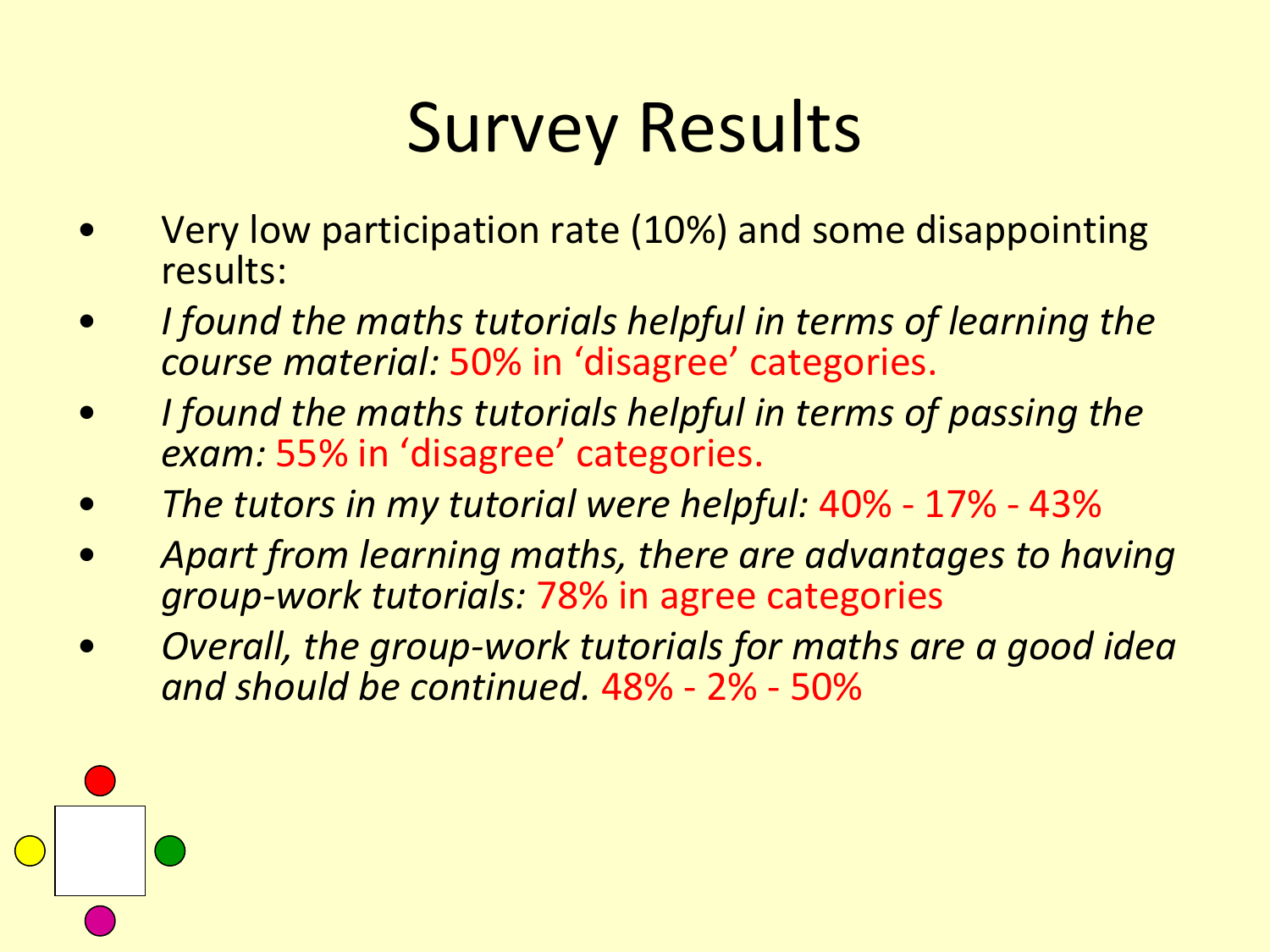# Survey Comments

- Problems with tutors (weren't helpful, didn't know or understand the material, couldn't explain)
- Problems with group work (attendance, different levels of ability and participation)
- Not sufficiently focussed on exam preparation
- Useless/very helpful (c. 5:1)
- Good socially

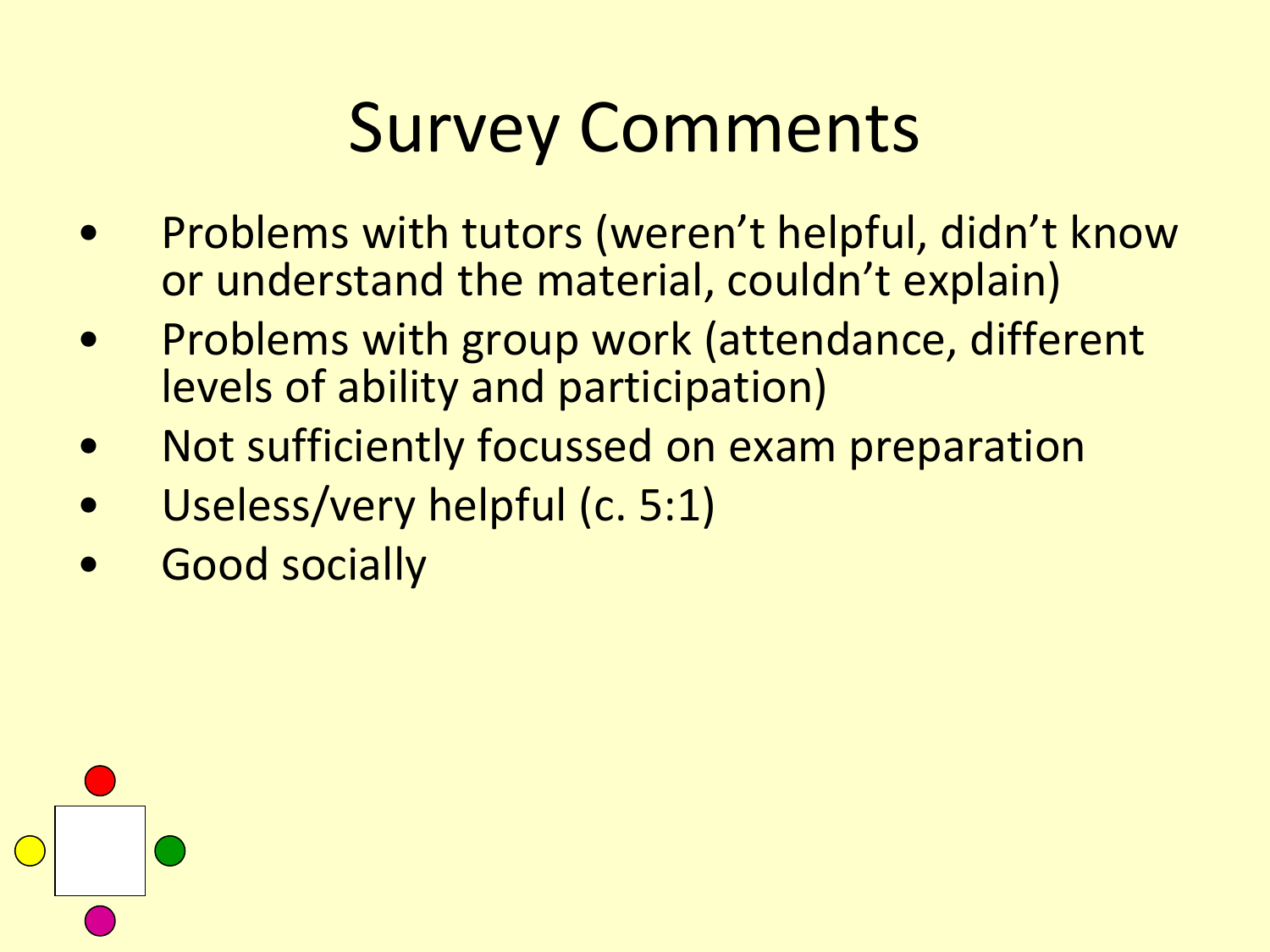### **Observations**

- MS136 results were significantly worse in the relevant year…
- Significant admin burden (tutorial timetables, tutorial allocation, group allocation, peer tutor timetabling, contracts, certified absences, tutorial changes, record keeping).
- Attendance and participation levels were very good.
- Group work occurred…as did the predicted difficulties:
	- withdrawal from the group;
	- domination by one member.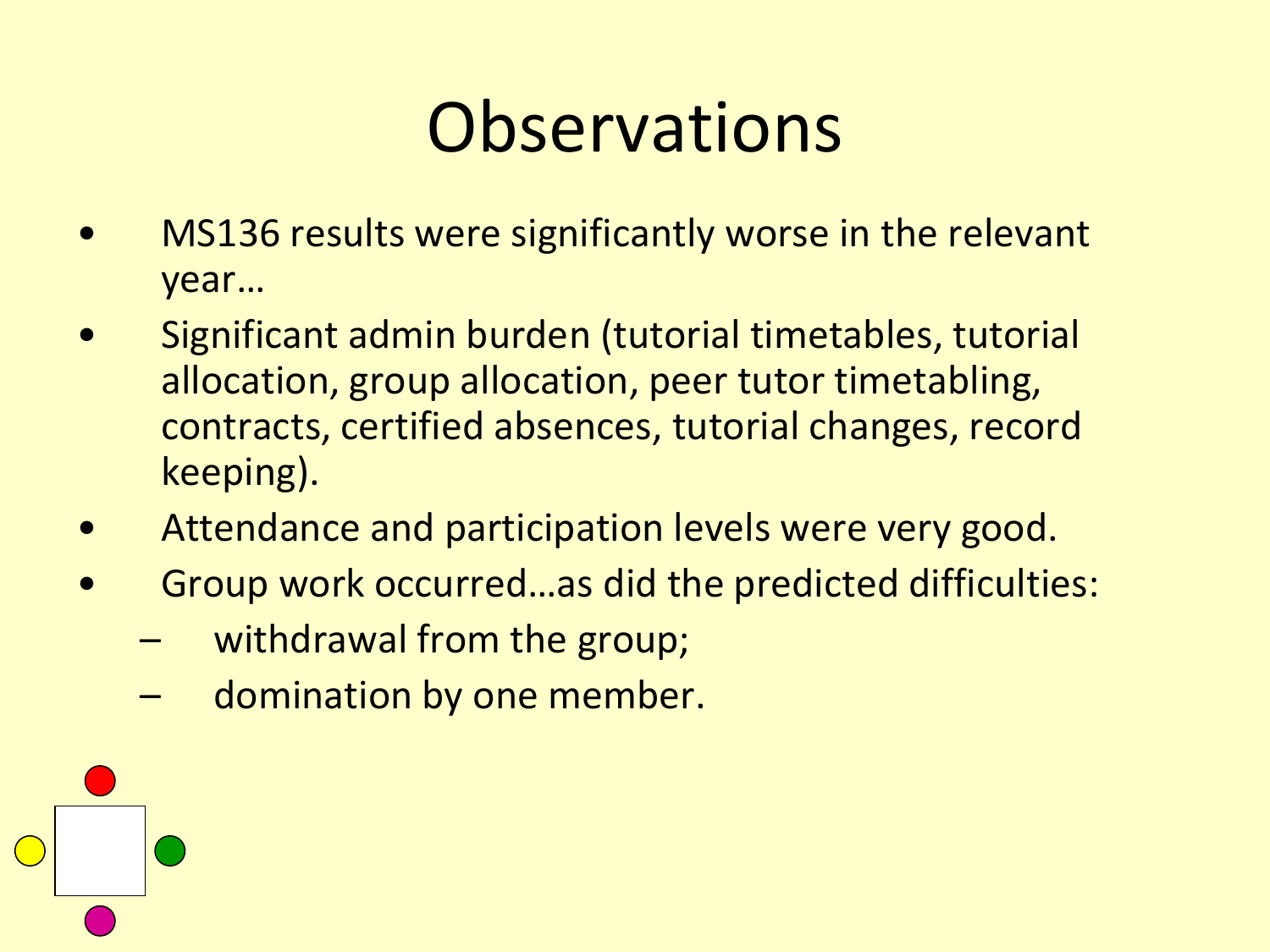### More Observations and Some **Speculation**

- Keeping to group-work principles is extremely difficult (complex instruction…); requires a lot of input from tutors.
- Students spent a disproportionate amount of time on *example generation* and *true or false* question.
- Did thinking about maths distract from more pragmatic, strategic exam preparation?
- 12 weeks versus 12 years?